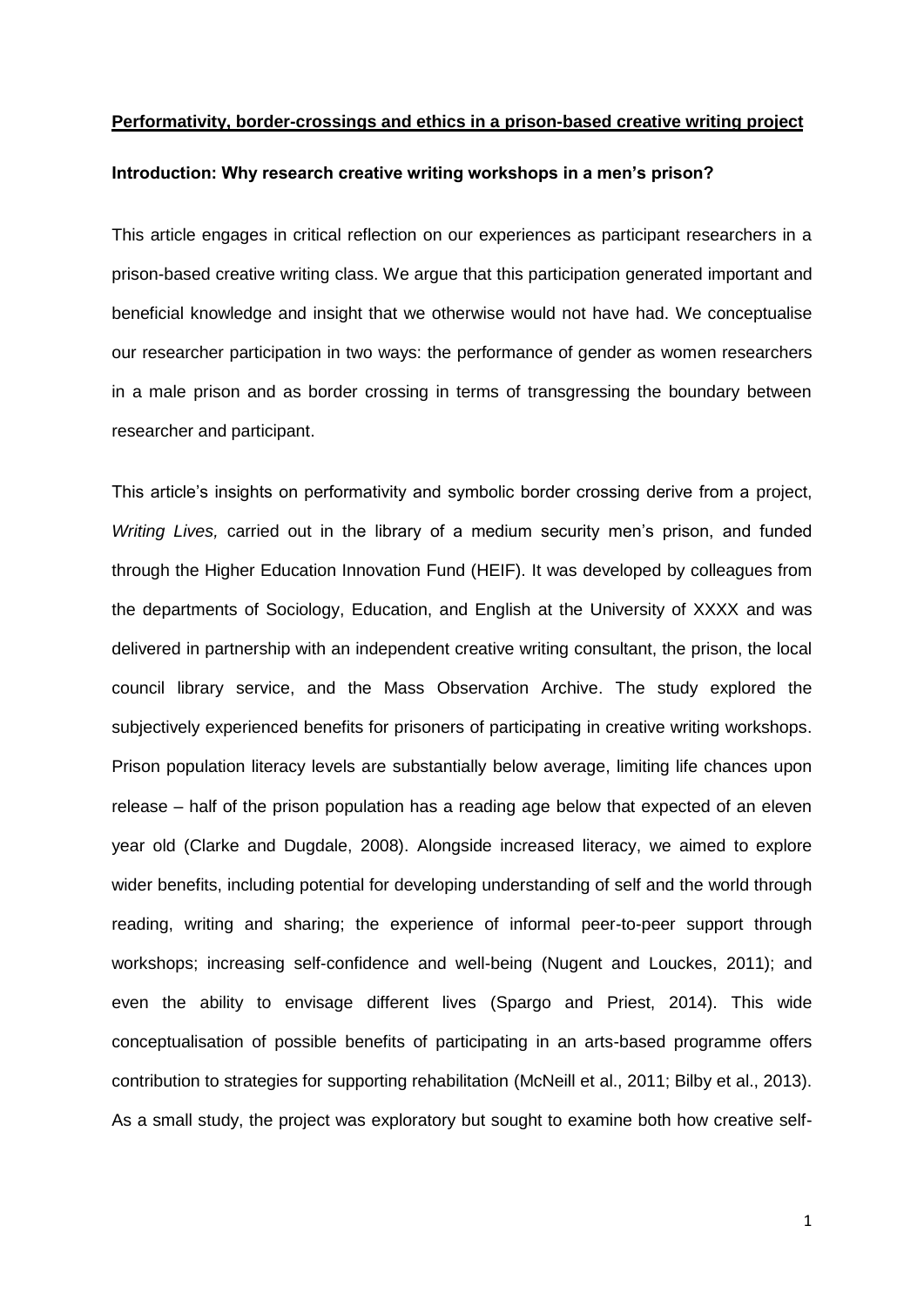expression could be beneficial for participants and how writing enables further understanding of lives and subjectivities.

Four creative writing workshops each three-hours duration were held in June-July 2014. Prisoners signed-up voluntarily for the workshop series, publicised beforehand via posters in the library. Workshops were attended by a core group of 8-10 inmates. Numbers fluctuated slightly due to the exigencies of prison life, meaning that some men could only attend one or two workshops because for example they were discharged from prison, or required to attend alternative activities. The only knowledge that we as researchers had of prisoners was what they chose to disclose about personal lives and events leading to incarceration. Information including age, sentence length, educational and occupational background was often not known; pseudonyms are used to protect participant anonymity.

Workshops were led by an independent creative writing consultant in conjunction with the academic researchers, participating in workshop activities alongside prisoners. Prior to workshops, the researchers selected evocative materials from the Mass Observation Archive to lead creative writing exercises; these related to four themes – time, belonging, letters and diaries. The creative writing consultant read document extracts aloud, in structured exercises beginning with freewriting as prompts to elicit prisoners' subjective written reflections on their everyday lives.<sup>1</sup>

The final session included focus group evaluation of experiences of participating in the project. This reflective discussion included not-only prisoners but also the prison librarian, creative writing consultant, and one of the academic researchers. Selected writings from the workshop participants (including the librarian and consultant) were published as an anthology. A launch event was held in September 2014 to which the prisoners' families, as well as the prison governor, criminal justice agencies, and representatives from voluntary organisations representing prisoners and their families, such as Clinks, were invited to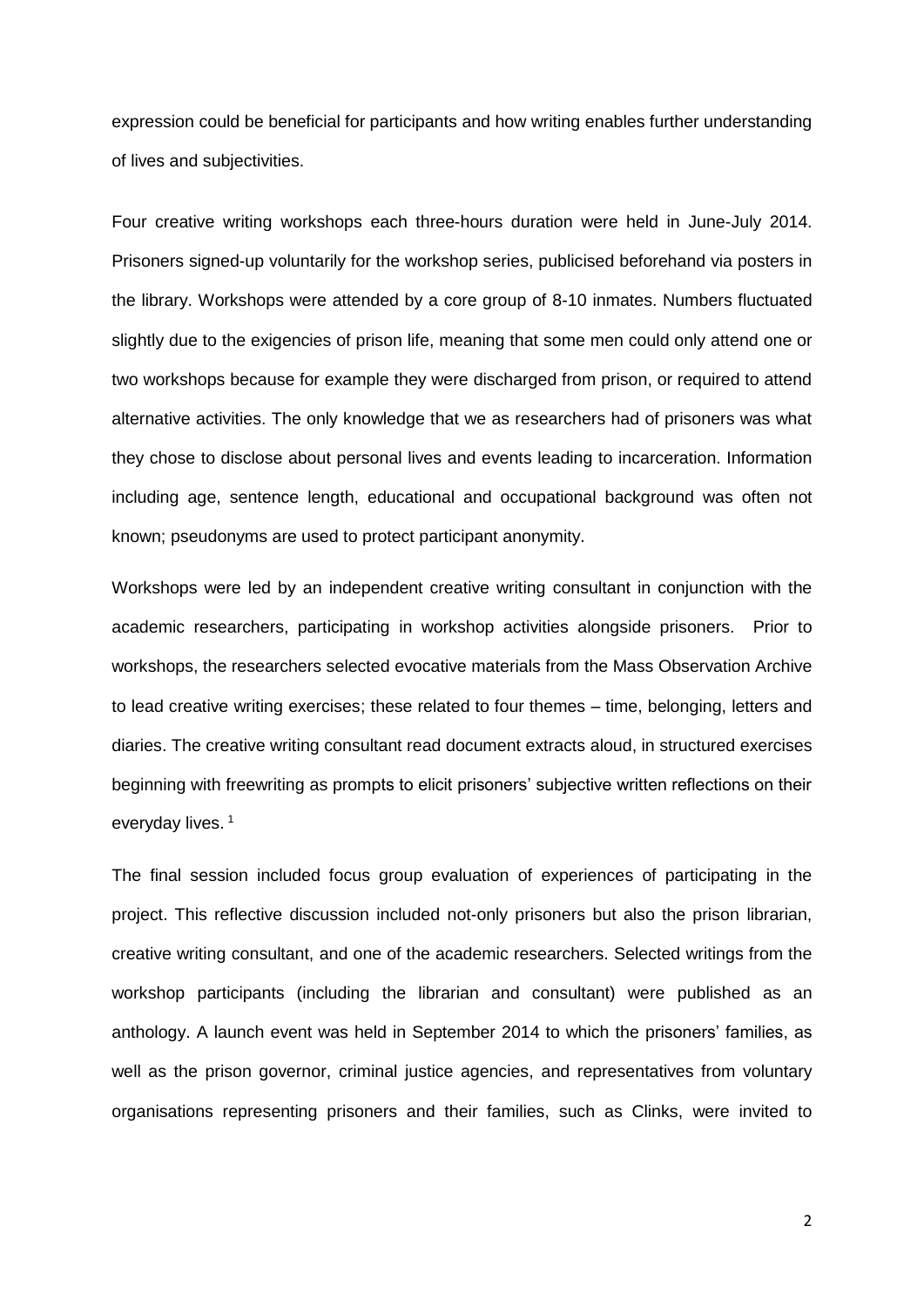attend. Following the success of the project, the creative writing consultant was offered a sixmonth writer-in-residency position at the prison.

Formal ethical approval to carry out the research was received from the Social Sciences and Arts Cross-Schools Research Ethics Committee at University of XXXX. We gave participants an information sheet and asked them to sign a consent form. These materials explained that their writing from the workshops, and discussions in the evaluation focus group, would contribute to the research and potentially be quoted in future publications after being anonymised. The information sheet also explained that, with participants' permission, selected writing would be included in a short publication and read out at a public event. The consent form made it clear that participation in the workshops was not conditional on agreeing to allow us to include the creative writing in the study, or on participation in the evaluation focus group. Who we were, the aims of the project, the nature of the Mass Observation Archive and issues relating to participation were also addressed verbally in the first workshop and in subsequent conversations with participants.

An important aspect of our experience of this research, as discussed later in this article, is recognition of the shortcomings of merely fulfilling procedural ethical requirements for understanding the ethical complexity of such research in practice. Giving consent in the context of incarceration is clearly ambiguous (Fujii, 2012). Further, many prisoners suffer from traumatic and emotionally complex issues (Mills and Kendall, 2016) and workshops had potential to raise these. Prison provides inadequate support for emotional well-being, limiting potential to arrange or signpost follow-up support for participants. One resource for prisoners is the presence of Samaritans volunteer 'listeners' operating from the prison library; contributing to the appropriateness of this space as the location for our workshops. Prisoners' accounts also identified tangible benefits of participating to include development of independent writing as a self-protective strategy in a context lacking formal mechanisms for emotional support.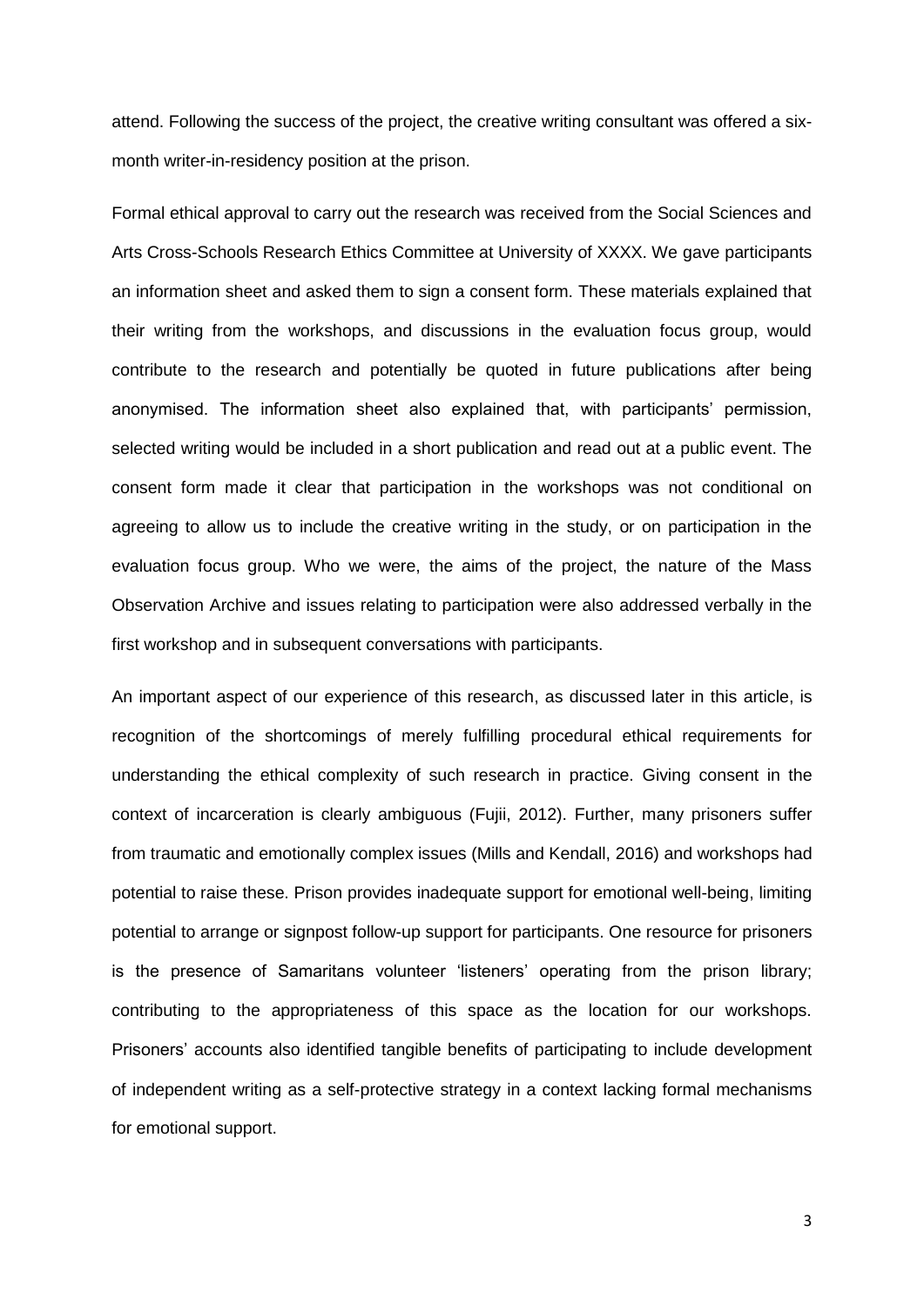This article explores performative gendered dimensions of doing research as participants, particularly as the 'non-inmates' involved were all women; and issues associated with us as researchers 'crossing boundaries' to participate in the workshops alongside prisoners, including important ethical considerations.

## **Researcher reflexivity and dramaturgical dilemmas**

## *Participatory principles*

We do not class our methodology as participatory research as, partly due to the strictures of imprisonment, participants did not contribute to designing or leading workshops; but we do class it as emancipatory, in that we were attentive to power relations, engaged in reflexivity and intended participation to be empowering (Higginbotham and Liamputtong, 2015). We saw the workshop approach as able to foster personal reflection and provide a discursive space to empower marginalised voices as collective co-creators of knowledge (Leavy, 2009). Following participatory research's imperative to reduce distance between 'us' and 'them' (Pain, 2004), this was vital to maximising the democracy of the research transaction and negotiating the multiply-layered power relations of intersectional identity between researchers and participants. While the extent of this process was partly unanticipated, onus on a collaborative approach to generating empirical evidence and the importance of participant voice were methodologically central to our perspectives as feminist gender researchers. Our research was with men, but we drew on principles derived from feminist methodologies (see Stanley and Wise, 1993; Childers et al., 2013). We sought to actively avoid the tendency in some mainstream gender research identified by postcolonial feminists toward positioning of 'feminist as tourist' (Mohanty, 2003, 518), whereby the researched are not understood in relation to their everyday lives, but only in stereotypical terms. Participatory arts research influenced our methodological approach in that workshops were intended to foster 'spaces of self-representation and articulation' (Herman and Mattingly, 1999: 210).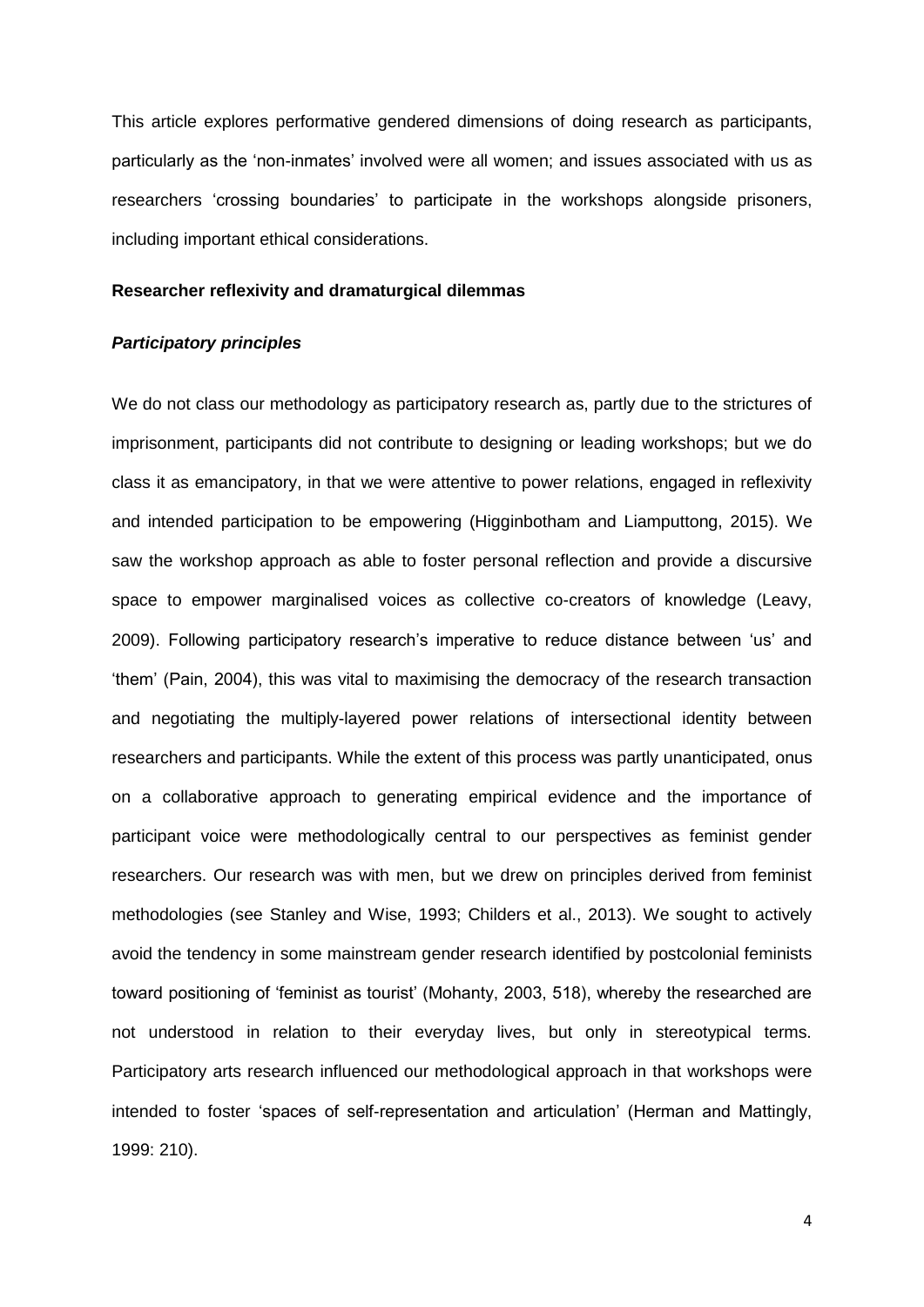### *Collaboration and co-construction of knowledge*

Participating fully in workshops afforded us opportunity to pursue co-construction of knowledge in line with the metaphor of researcher as 'traveller' rather than tourist, 'wandering together with' participants in the process of arriving at insight (Kvale, 2007: 19). This allowed prisoner participants to be not only actor, but also author (MacIntyre, 2007). As such, the research was in keeping with the approach that has grown out of Symbolic Interactionism, of the negotiation and construction of research meaning taking place between researcher and participant as actors in the process (Silverman, 2001; Atkinson and Coffey, 2003). This closeness to participants and fluidity of research relationships allowed for the approach espoused by Trin Minh-ha of speaking next to, as opposed to speaking for, marginalised groups (Chen, 1992).

These aspirations have implications for researcher reflexivity. Scott et al. (2012: 716) have noted a 'flurry of reflexive, confessional tales about experiences in the field'. This work was however distinctive in the direct participation by researchers alongside participants in the context of a structured formal learning environment. That there were others quite separate to the core academic research team involved in workshop facilitation (the prison librarian and creative writing leader) contributed to prisoners' perception that they and the researchers were participating in workshops together 'as interacting bodies, sharing time and space' (O'Neill, 2012: 179). Denzin (1970) has referred to 'the research act' as a carefully choreographed performance; but in the workshops we as researchers were not the choreographers of the performance, diminishing the tools at our disposal in terms of spontaneously improvising. As such the research experience represented the sharp end of the 'precarious theatricality' of face-to-face qualitative methods (Atkinson and Coffey 2003; Hermanns 2004; Scott et al. 2012), engendering an awareness of our vulnerability to making mistakes (Denzin 1970). To maintain the integrity of the project, we as researchers had to stay in role as workshop participants, as the creative writing facilitator led the activities. For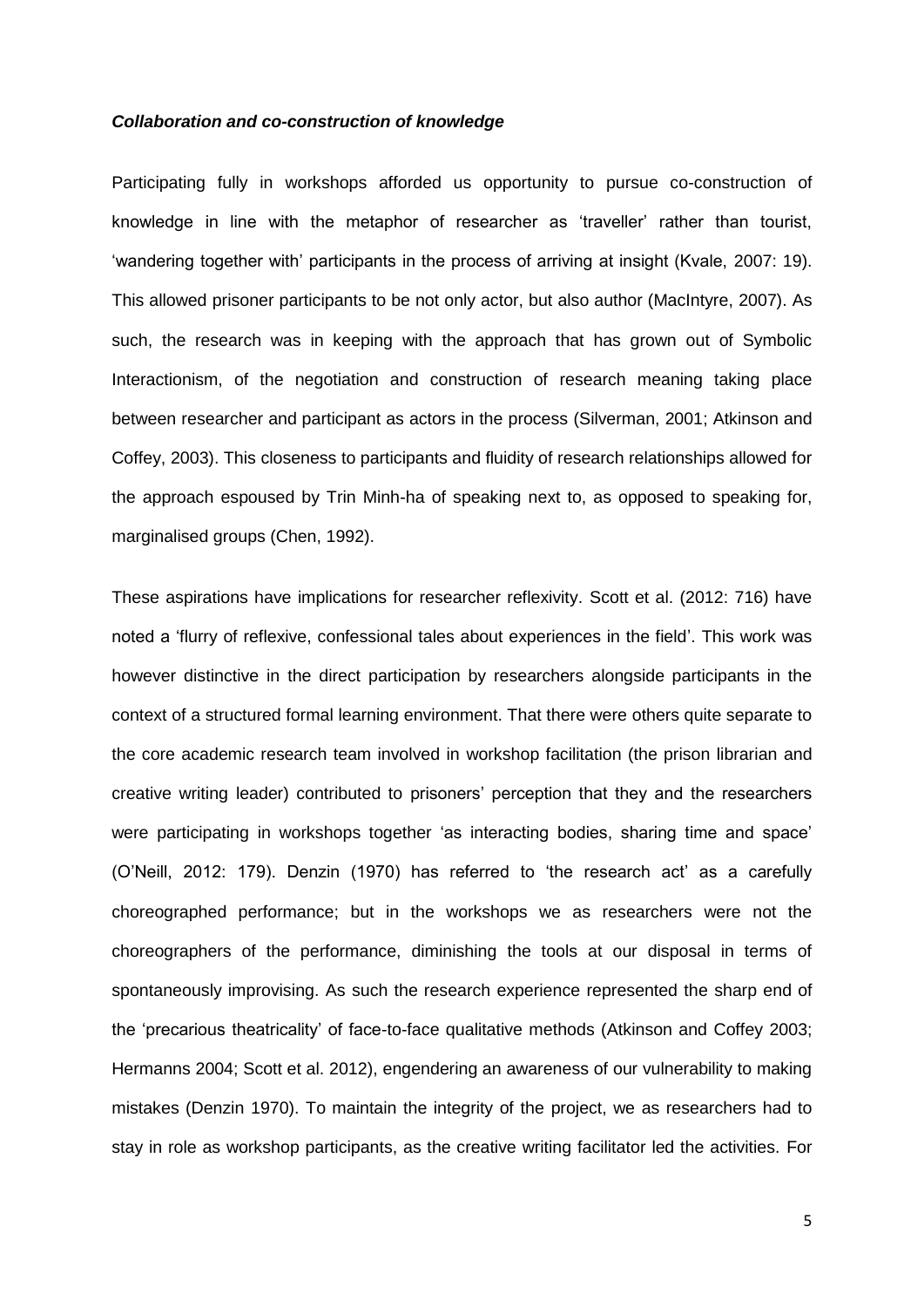us not to have fully joined in any activities would have undermined both the research relationships that we had worked to develop, and the integrity of the democratic experience that we had sought to encourage, whereby participants could see us participating alongside them.

The vulnerabilities of workshop participants emerged so acutely that to maintain cool researcher detachment would have felt disingenuous. This resonates with Guillemin and Gillam's (2004) work on the importance not only of procedural ethics as neatly defined in requirements of institutions and professional regulatory bodies, but also ongoing reflexive decisions around ethics in practice that must be made in response to real life dilemmas as part of research. Researcher fieldnotes recorded awareness that we 'didn't want them to feel like we were psychoanalysts.' This concern was informed by previous experience on other projects of being 'outed' through introductions by well-meaning individuals to participants that had led to the perception of the 'watching' university researcher with a clipboard (XXXX, 2012).

The methodological approach of participating in workshops alongside prisoners must be acknowledged as a complex interplay of two potentially conflicting goals, pertaining to both the data obtained and the process of obtaining it. This dual motivation for methodological approach relates to our drawing on both Symbolic Interactionist and Feminist frameworks. In line with the former we identify the potential benefits to us as researchers in terms of the data we gather, of participating fully in workshops alongside participants. Our feminist researcher principles however placed us in the uncomfortable situation of wishing to participate fully in workshops because of recognising unequal power relations and attempting to democratise these; but acknowledging that the convenient simultaneous selfinterested outcome of securing the data we wanted might outweigh honourable intentions.

Such reflections on the messiness of research process are however perceived positively rather than as a weakness. It casts much-needed attention on how the researcher-self is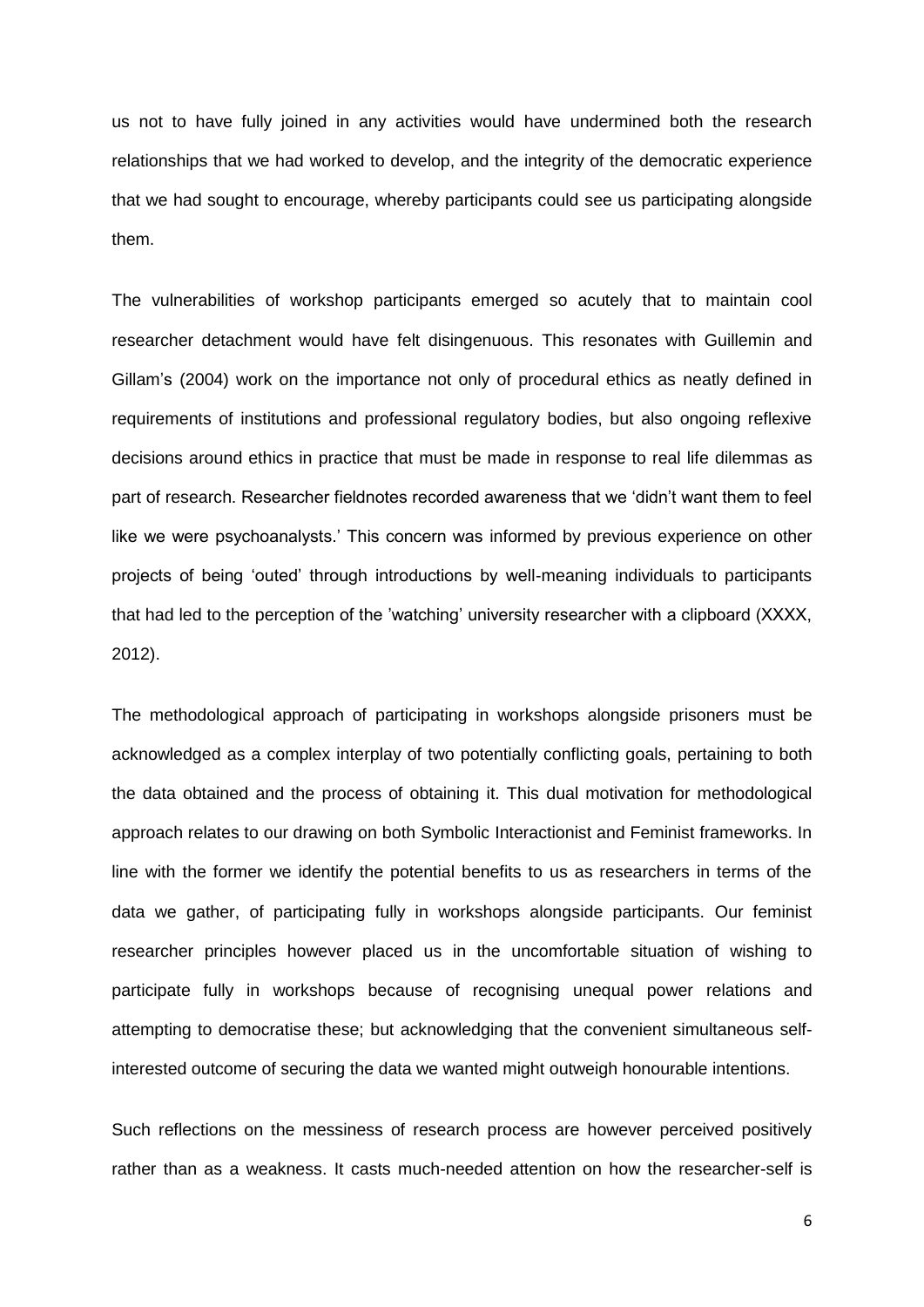practically accomplished (Atkinson and Coffey, 2003) as a role performance, and what this entails for the actor behind the character (Scott et al. 2012). While the research respondent role has been extensively interrogated and typlogised, and feminist researchers in particular have theorised the responsibilities of ethical research, much less attention has been paid to the researcher 'as a social actor who is affected by the drama and directly implicated as a protagonist within it' (Scott et al., 2012: 717) and to the associated 'dramaturgical dilemmas' that may emerge. We address not only researcher as social actor, but also as occupying the dual role of participant, and explore how the resulting interactions generated insight.

### *Gendered experience and feminist perspective*

Being women (and feminist) researchers informed interest in theorising the significance of gender to this process, including male prisoners' experiences of participating in shared creative writing, and theorising from a feminist perspective the dynamics of our gendered embodied identities as researchers and participants in this collective process. Due to our sociological background, we identify concepts of performativity and dramaturgy (Goffman, 1959; Butler, 1990, 1993) as relevant to understanding the shared experience of participating in creative writing workshops alongside the prisoners we researched. We draw on Brickell's (2005) conceptualisation of performativity, which synthesises Butler's (1990; 1993) analysis of gender as performative with Goffman's (1959) dramaturgical analysis of performance as social interaction. According to this framework, gender is constructed and is an effect of power relations, but individuals are 'reflexive, acting subjects' (Brickell, 2005: 29), who act within 'the context of possibilities permitted within the culture' (31). We apply this understanding of gender performance to ourselves as researchers performing femininity and research participants performing masculinity. We recognise that gender is not necessarily lived or performed as a binary. However, prisons are 'organized around the assumption of a gender binary' (Jenness and Fenstermaker, 2014: 5) and this institutionalised gender segregation is germane to our reflections. We draw on fieldnotes, prisoners' creative writing and evaluation focus group data in the following discussion.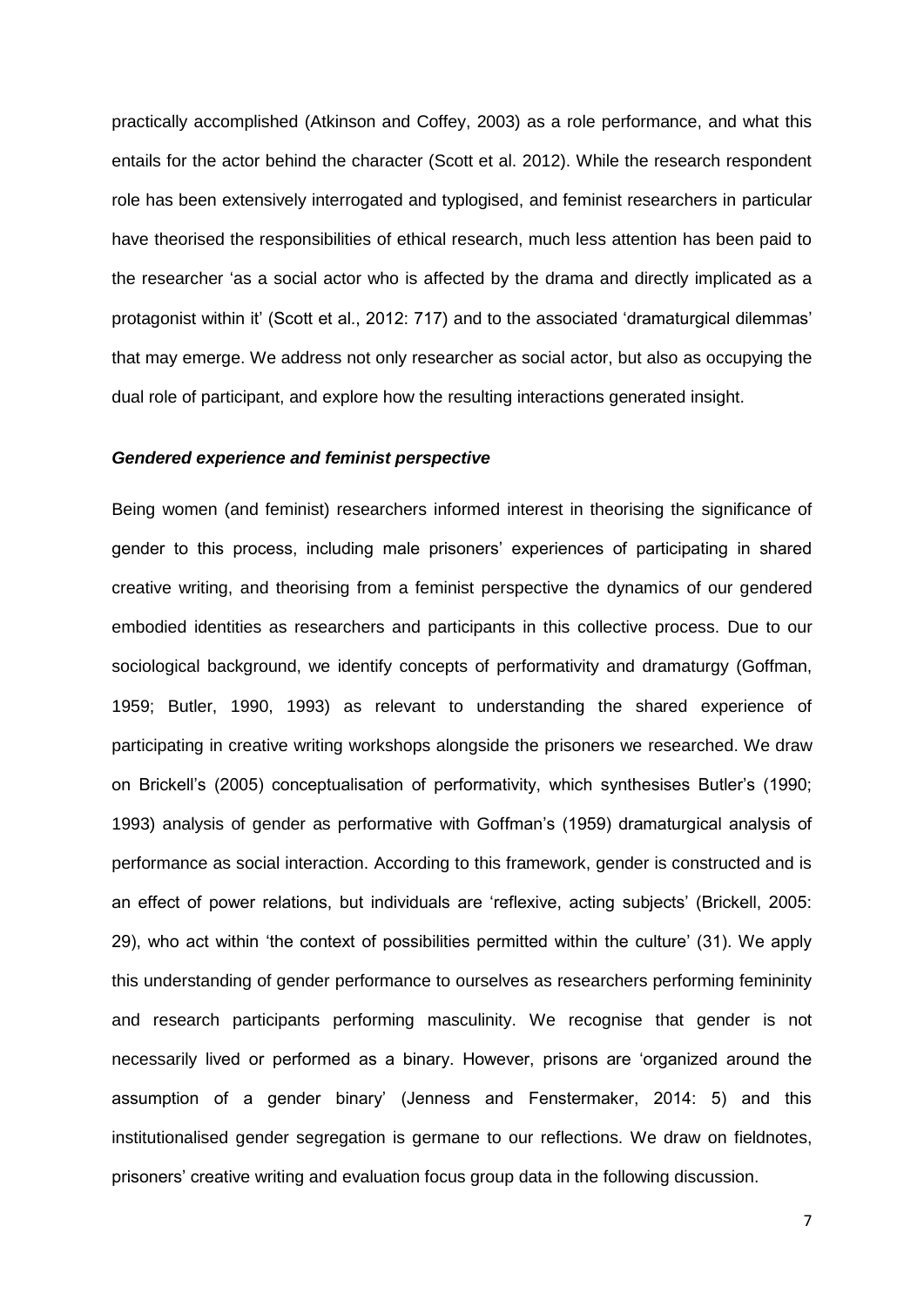#### **Performing gender and emotion in the prison writing workshops**

#### *Gender*

Explicit attention to the embodied gendered experience of prison has conventionally come from women researchers in men's prisons (Jewkes, 2012; Crewe, 2014). Female researchers often find that their bodies become noticeable in male dominated settings (Soyer, 2013), leading to judgements about their dress and manner (see Lin, 2002; Piacentini, 2004). Our own experience was of the significance of gender performance being unavoidable The fieldnotes of one of the authors recall feeling acutely aware of carefully managing appearance to avoid any overt expressions of 'femininity' or too much bare skin, despite workshops taking place on hot days in in the middle of summer.

One of the most notable things about the workshops was their intensely emotional nature. We reflect that the expression of emotionally vulnerable masculinity that took place between participants, including the supportive validating of emotionality by others in the group, was partly facilitated by workshops being organised, led and attended by women. We performed the normatively feminine role of doing emotional labour (see Hochschild, 1983). Reay (2004) argues that women enact emotional labour more than most men. This labour can be understood as 'maintaining the emotional aspects of family relationships, responding to others' emotional states and also acting to alleviate distress' (p. 59). In this case, emotional labour involved creating a setting in which the men felt able to show vulnerability. As researchers, we participated in sessions but did not lead them. Nevertheless, we chose workshop themes such as 'belonging' that invited emotional responses, and had selected affecting extracts of life writing from the Mass Observation Archive. As participants, we performed femininity and carried out emotional labour through facial expressions, voice tone and sharing our own writing, which also revealed emotional vulnerability. This is an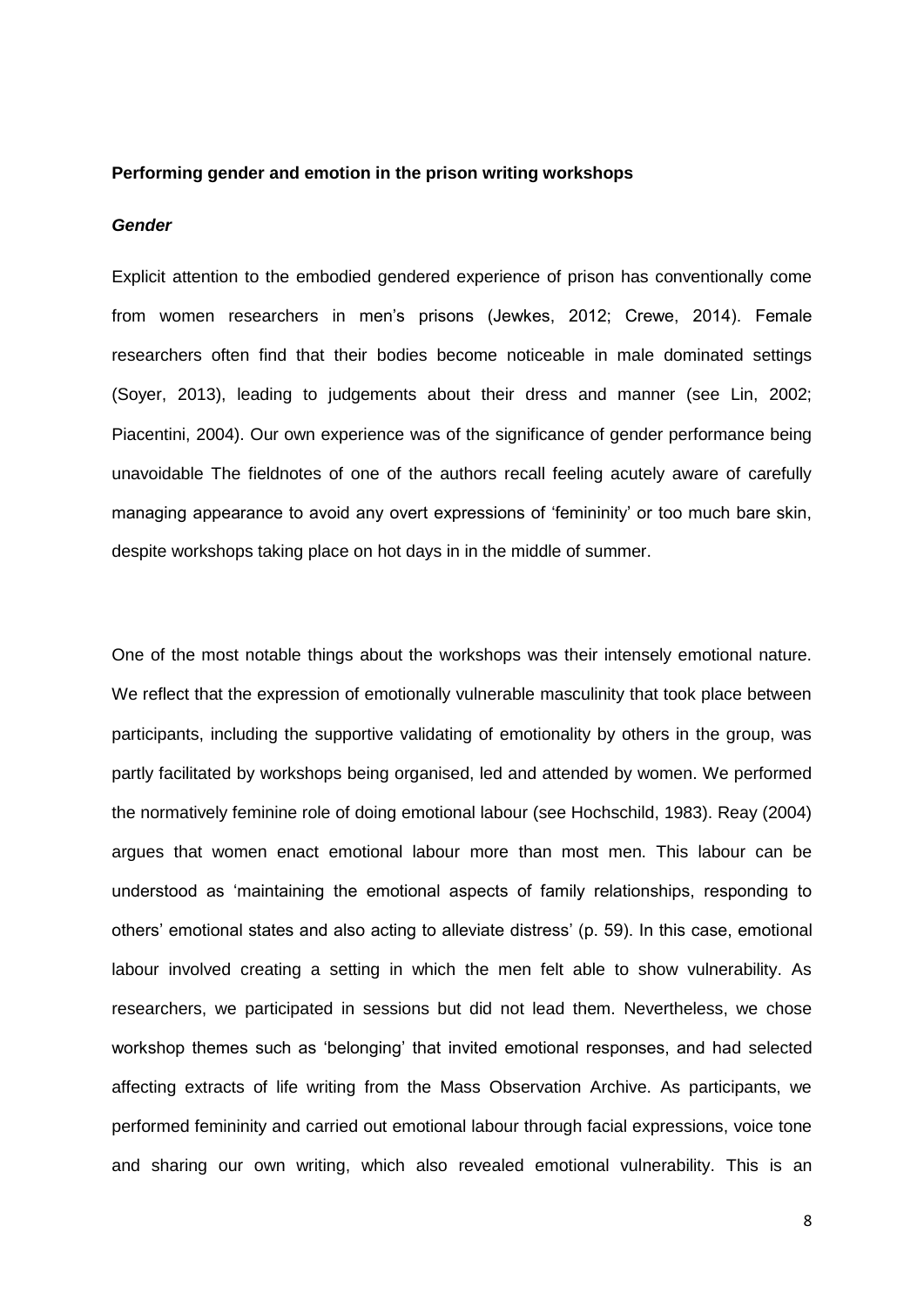acceptable, and expected, characteristic of how femininity is constructed, paving the way for men to feel able to adopt emotionally vulnerable masculinity (see Jackson, 1993). This does not suggest that male researchers cannot elicit expressions of vulnerability from other men, but that the gendered dynamics of our workshops were consistent with socially and culturally scripted gender performances. According to these, women are the conduits and repositories for men's 'softer' sides (Bourdieu, 2001). In this case, this encouraged the men to write about the significance of their intimate and family relationships, as we did also as participants ourselves in the writing activities.

The workshops demonstrated Ricciardelli et al.'s (2015: 502) contention that prisoners can 'strategically and fluidly adopt a wide range of masculinities for different situations and relationships'. This emphasises the need to recognise gender performance as agentic and dependent on social interaction (Brickell, 2005). Although hierarchies between the men may have existed in their wider prison lives, we were not aware of these in workshop interactions. Rather, there was a supportive atmosphere in which men encouraged each other to write and to read their work aloud. They also expressed empathy with one another when painful and traumatic experiences were recounted, frequently offering similar experiences of their own. Crewe's (2014) discussion of 'homosocial relations' – same sex social bonds - between prisoners is relevant. Most men in the workshops did not already know one another so had not shared the type of intimacy arising from daily routines that Crewe outlines. However, the homosocial relations of the prison meant that in addition to norms of status derived through toughness, there existed other, more affective ways for men to interact with one another.

Joking and humour emerged as a strategy employed by prisoners in negotiating this precarious terrain of expressing vulnerability in the prison context. After one man read out an evocative poem about the high wall of the prison, and how his life had now stopped at a standstill, another playfully elbowed him, asking 'what you saying? You not having a good time in here? We got to watch a film last night', at which everyone laughed in a friendly way. This resonates with Goffman's (1959) observations of how joking and humour are employed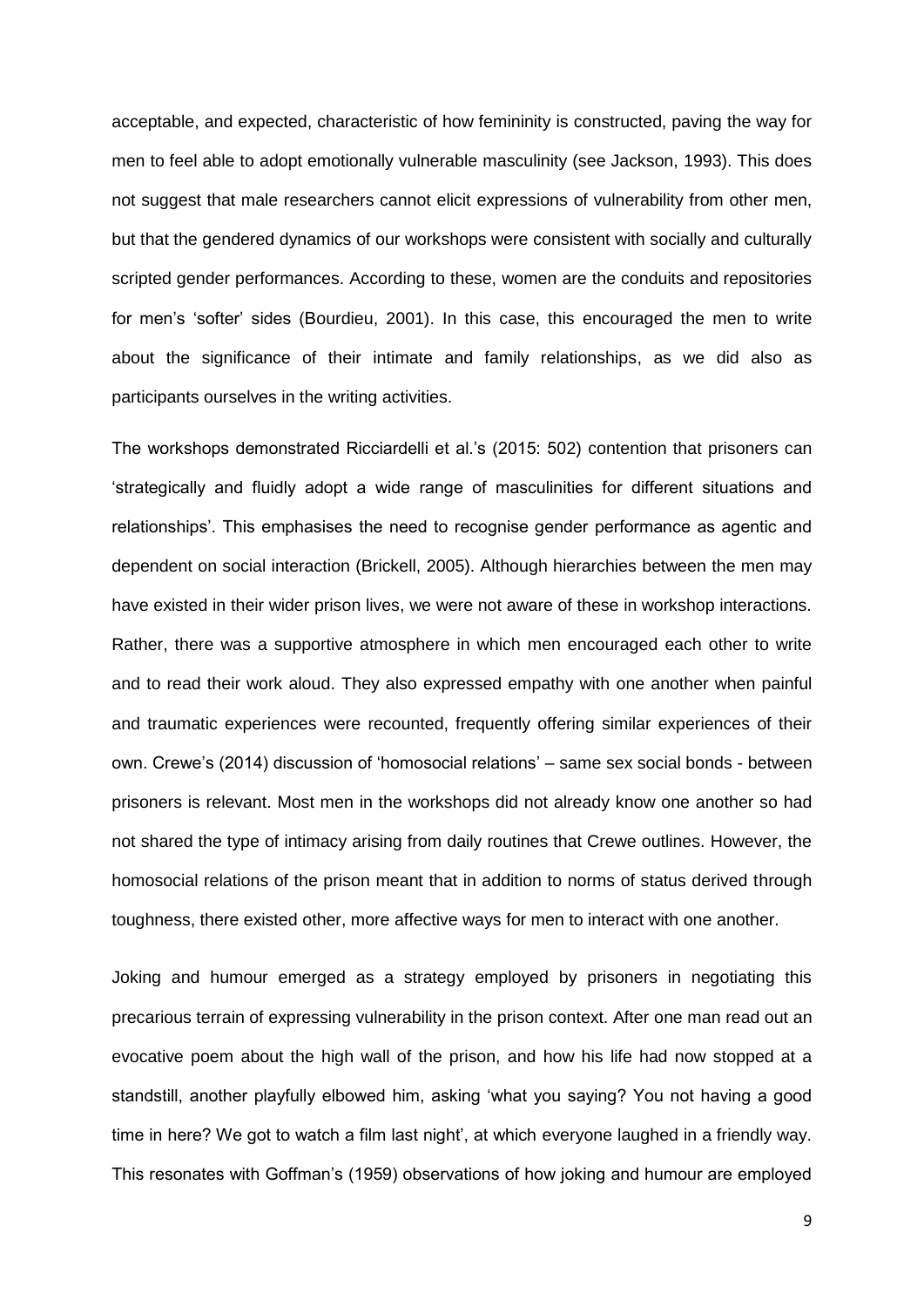as strategies for alleviating embarrassment and 'saving face' in managing self-presentation, either as defensive practices by affected individuals, or protective practices by sympathetic others. As participants in the group we as researchers became active partners in this supportive community of gentle joking, as such transgressing the usual response repertoire of social science researchers facilitating a focus group situation.

### *Connecting with emotion through memories*

Freewriting exercises encouraged raw expression of emotionally significant experiences, from the poignant to the traumatic; and the emotionality of the experience emerged explicitly in the end of project focus group feedback discussion as a central feature of workshop participation. One man, Jamie, described letters he sent from prison to his former partner, the mother of his children, reflecting that perhaps he should have torn them up instead. He explained feeling the *need* to write the letters to release the emotions that would sometimes 'come up', and feeling better afterwards. The process of writing reflectively appeared to provide a space in which participants could remove the emotional 'masks' hiding their vulnerabilities seen as being a demand of prison life (Crewe et al. 2014).

Prison temporally suspends the trajectories of inmates' lives, interrupting journeys and relationships (Dyer, 2005). Feelings of distance and isolation emerged as salient in prisoners' creative writing:

The isolation of being inside feels like those dark winter nights when you feel like you don't want to do anything at all. (Michael)

The distance is the punishment, the things, the people, the life we miss, we long to see again. (Lawrence)

Disconnected from wider lives, memories developed a strong significance. As one man reflected after reading out his writing reminiscing about playing football in the garden with his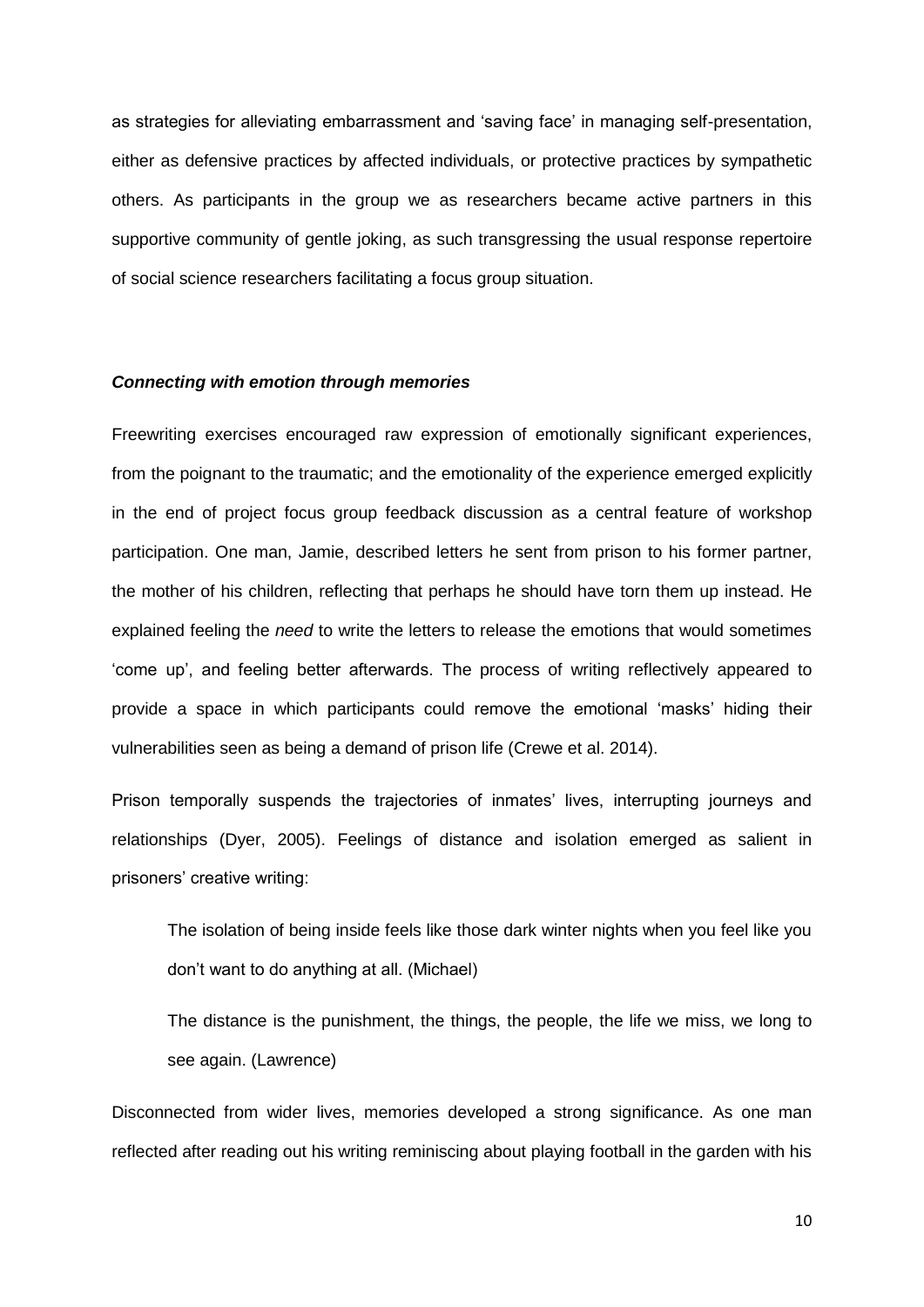son, 'It's memories when you're in here, you've got to feed off to keep you going. And I'm lucky because some men here don't have that.' Another, going home the next day after a two-year stretch, his first ever, stopped to tell XXXX about his children and their ages, and how he felt hearing the music of his youth in the 80s playing on Radio 2. He reflected how fast and yet at once how slowly time passes inside prison.

Much of the emotionality of workshops focused around recalling of memories. Kieran's diarystyle writing recalled how feelings in prison of 'A window at last!!' turned to anguish: 'I don't look out of the window any more. It hurts too much with the memories.' A 24 year old from a traveller background had four dead brothers, all buried in Ireland. He wrote about having never been able to visit their graves but desperately wanting to: 'I would like to visit the graves. And I'll always think of them for the rest of my life. God Bless, Boys [sic], and RIP. And Love you forever and ever'. Another young man wrote an (unsent) letter to his mother expressing the effect on him of being put in care at 14, and his attempt to comprehend why she allowed this: 'Sometimes I ask myself can a mum really love a child she does that to? I mean, I know I was hard to deal with…'

These memories of poignant experiences emphasised the importance of men's familial relationships to sense of identity. Writing as fathers, partners, sons and brothers, willingness to share this emotionally exposing writing demonstrated participants' preparedness to show rather than hide vulnerability. As we have emphasised, our roles as both participants and researchers was crucial in helping to elicit these responses, and we too engaged in writing around our own memories and vulnerabilities. In the evaluation focus group, Bill explained how writing 'stirs up a lot of emotions' and that it 'upset me a little bit. I controlled myself, I think the first thing I was reading out to you, I welled up a bit'. Prison research tends to neglect male prisoners' 'feminised' characteristics including empathy, caring, parenting and fragility; instead focusing on violence and aggression, the components of excessive masculinity (Ricciardelli et al., 2015). Prison masculinities 'are temporal, malleable and particularly contingent on local prison environments' (p. 493). Although male prisoners may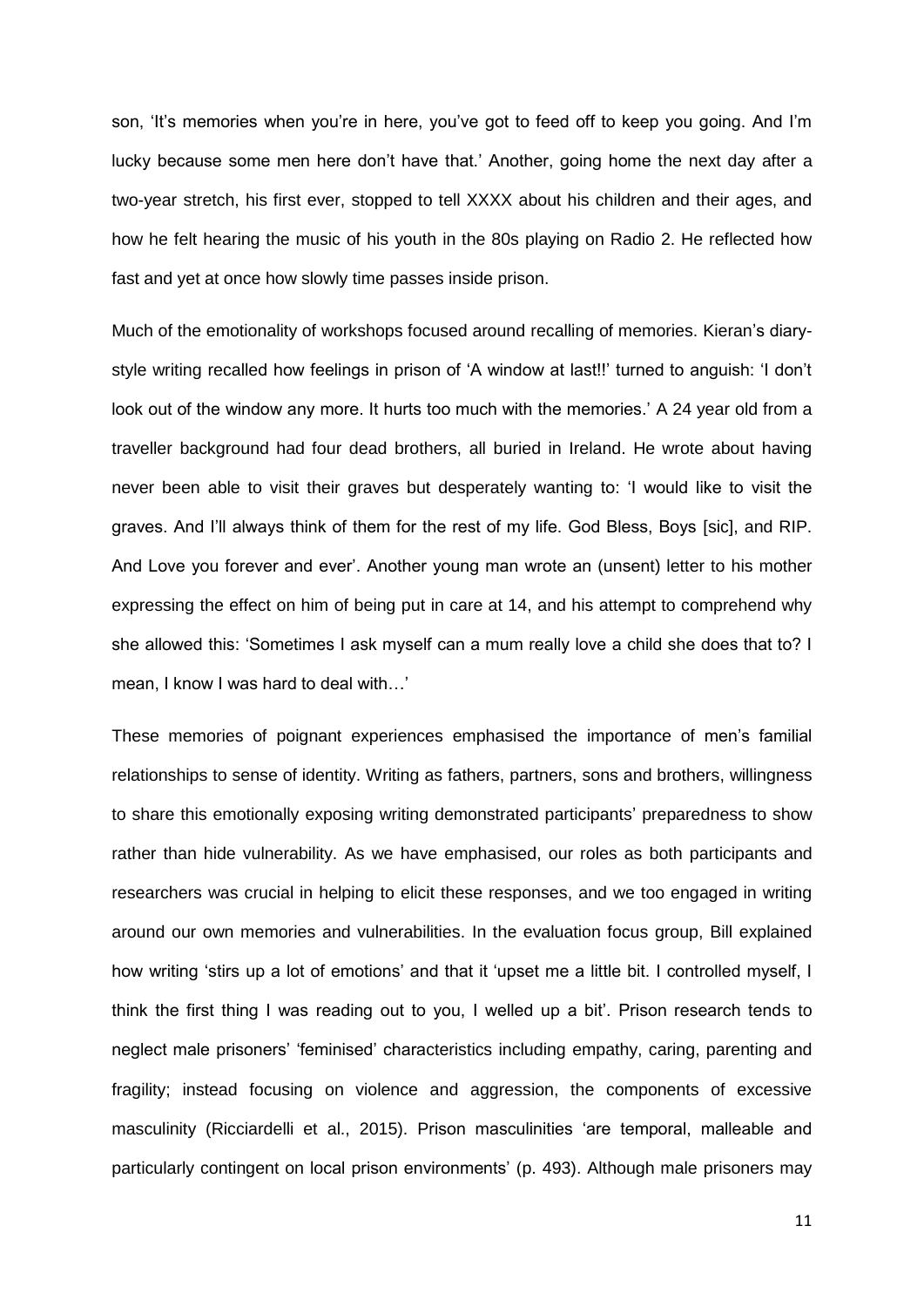frequently need to exhibit toughness, their masculinity is also constituted through emotional vulnerability caused by separation from family and friends. Crewe (2014: 397) identifies lack of attention in prison research to 'the interior emotional worlds of male prisoners or to the underlying affective dynamic between them'. While direct admission of vulnerability can leave male prisoners open to ridicule, they develop bonds and closeness together borne out of shared routines of everyday life. These include the mundane intimacies of watching television and making tea. Through actively participating in such emotional sharing, we too as researchers felt that we formed more of a connection with participants than we have in other qualitative, face-to-face research experiences.

Prison library staff provided biscuits for the workshops, with tea or coffee in ceramic mugs. This was significant because ordinarily, prisoners were only allowed plastic mugs. 'Real' mugs communicated the workshop space as diverging from the rest of the prison and entailing a slight loosening of control. Crewe et al. (2014) note how the provision in prison classrooms of minor treats such as biscuits symbolises care and helps to nurture an alternative emotional climate. In our study, library staff taking prisoners' orders for tea and coffee not only symbolised care, but also enacted a small reversal of usual prison practice, whereby inmates perform tasks such as making tea for staff or visitors.

## *Space*

The gendered performances and emotional labour of the researchers, creative writing consultant and prison librarian were not the only reason for the affective nature of the workshops. The 'emotional geography' of the prison library was also deeply significant. Space is the outcome of social practices, including feelings and emotions (Moran, 2013). The emotional geography of the prison library refers to the feelings that people have 'of, in and about it' (p. 184). Prisons have different 'emotion zones' in which 'emotional displays are more or less possible to experience and exhibit' (Crewe et al., 2014: 57). Rather than governed by a single set of rules, emotional display in prison is 'complex and spatially differentiated' (p. 59).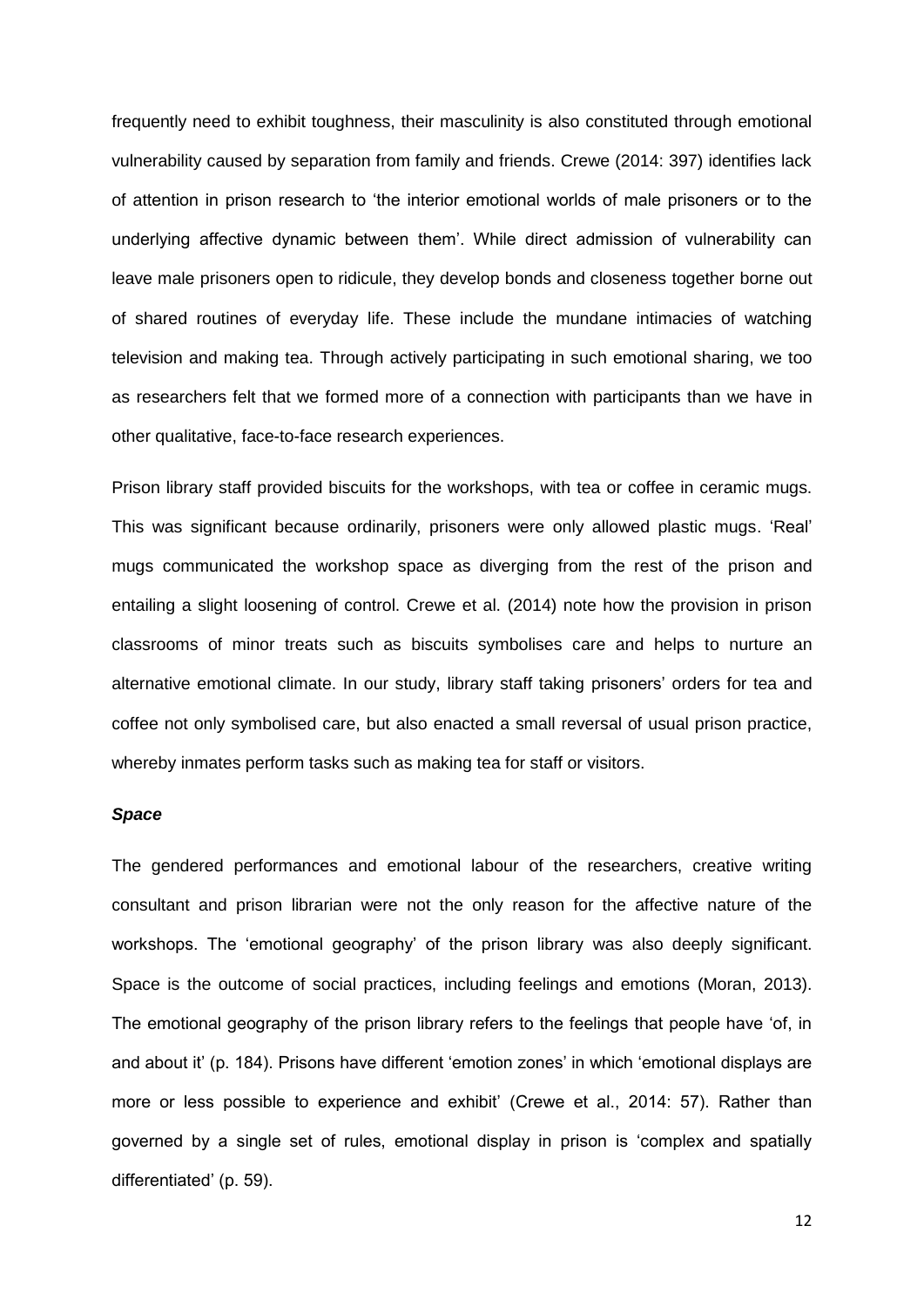Although many areas of the prison, such as the wings, may require projection of a tough facade, or the suppression of fear, pain and weakness, there are intermediate zones 'permitting a broader emotional register' (p. 67). These include classrooms, the chapel and visiting rooms – and we would add, the library. Such spaces are less 'prison-like' and are therefore liminal (Moran, 2013). Crewe et al. (2014: 67) describe how classrooms enable an 'alternative emotional climate' in which kindness, generosity, warmth and support are possible. One participant, Jackson, described in the evaluation focus group how 'at the beginning, when Bill [another participant] was writing things and he got very upset, it was nice to see how everyone understood, and all that support'.

The place of the prison library, and the writing workshops for men who participated in them, can be seen as central to survival of this inhospitable environment and its assault on the individual as described by workshop participants in this study. This exemplifies Goffman's (1961: 68) observation of how

every total institution can be seen as a kind of dead sea in which little islands of vivid encapturing activity appear. Such activity can help the individual withstand the psychological stress usually engendered by assaults upon the self.

In this project, the 'alternative emotional climate' of the prison library was essential to enabling participation for all in the writing workshops that we explore, and to the findings in relation to the significance of memory and masculinity. We now turn to transgression of boundaries through being researcher participants and implications for the researcher role and ethics.

#### **Transgressing boundaries**

# *Effects of transgressing boundaries*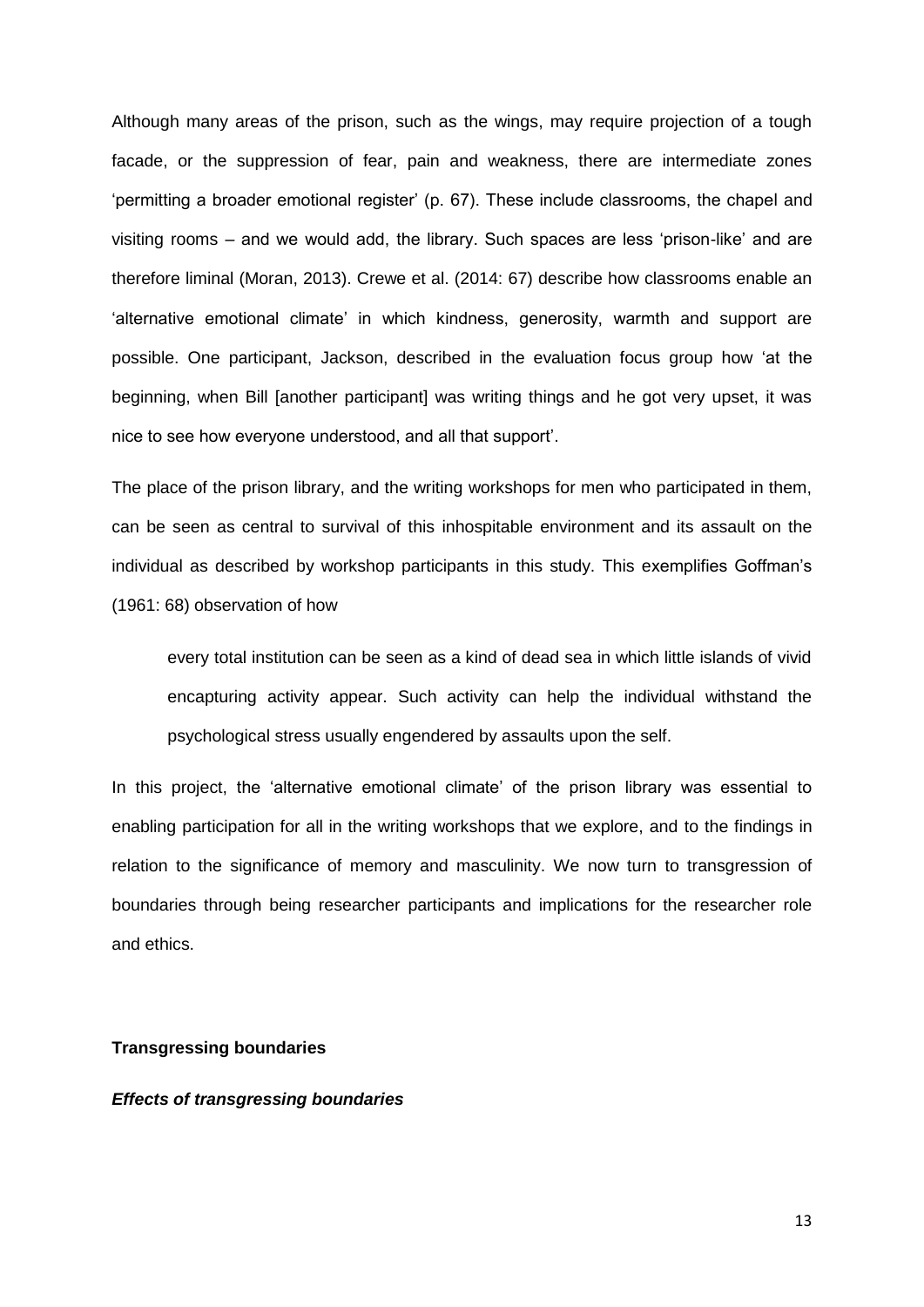We have argued constructions and intersections of femininity and masculinity, researcher and participant, free and imprisoned, as pivotal to framing encounters in this study; these boundaries did not hold fast, but were rather susceptible to being breached. As feminist researchers with previous experience researching marginalised groups including some, like teenage and lone parents (XXXX, 2012; XXXX, 2015), with whom we felt some personal identification, the parameters of this boundary between researcher and researched felt more leaky than it may for some researchers. The relational dynamics created by this particular discursive space nevertheless rendered a clear sense of having strayed further from any such neat containment of distinct roles. This had significant advantages but was also demanding and emotionally exposing.

We had set out as part of the study's aims to develop opportunities for prisoners' selfexpression. Our willingness to share, be authentic and vulnerable contributed centrally to building trust and the environment in which workshop participants candidly shared experiences. It also resonated with observation of the role in prisoners' lives of civilian staff who 'disclosed more about their lives than they were strictly allowed, binding prisoners into a contract of mutual candour and humanity that they then met with each other' (Crewe et al. 2014: 14). Not knowing the crimes for which prisoners were detained initially evoked reticence about being around them and being friendly, but with time this anonymity afforded the opportunity to develop relationships of empathy without judgement. Exemplifying the leakages of emotional expression that take place in some zones of the prison which cannot be expressed elsewhere (Crewe et al., 2014), the rawness of participants' experiences seeped in through the chink in daily prison routine that the workshops afforded.

The experience of actively participating in writing and discussion alongside prisoners in workshops, as they managed their daily lives and anxieties as best they could within the constraints of the prison regime, evoked strong emotional responses in us as researchers. These transgressed traditional expectations of the clearly defined boundaries in the interaction between professional researchers and participants (see Stanton, 2014 on the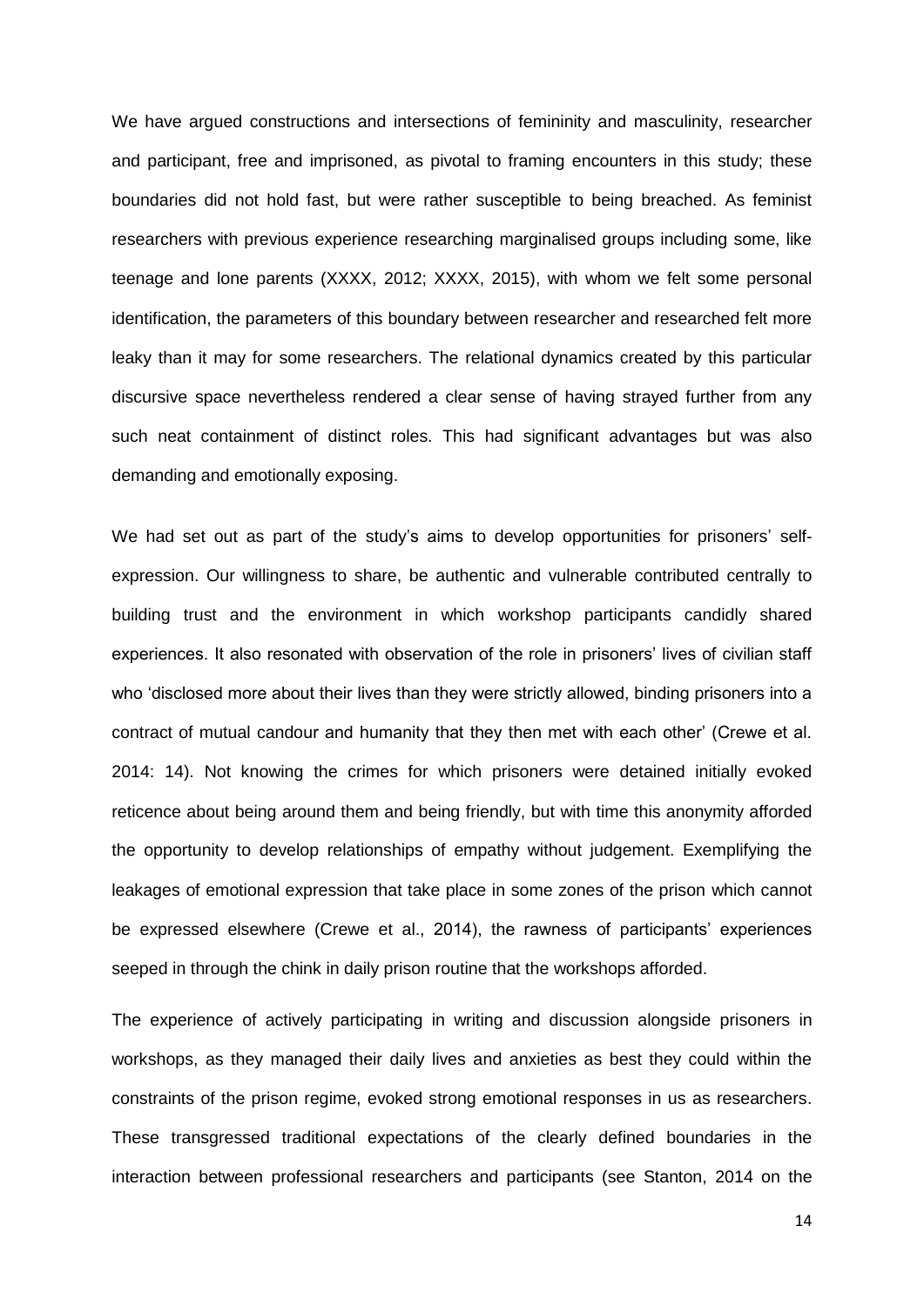productive aspects of border crossing in research). Yet the workshop approach of identifying topics on which all participants (including us) were asked to write without censoring and then to read aloud, left us exposed, without the usual advance preparedness offering us an advantage compared to the participants in both our research and teaching. Stripped of the familiar opportunity to censor our responses to present a measured performance as the professional academic, we found ourselves, like the workshop participants, writing about personal and family experiences that evoked emotional responses in us. XXXX found that she unexpectedly poured out emotions related to fearing that she was experiencing a miscarriage when in the first few weeks of pregnancy. This crossing of boundaries in terms of relationships and emotionality was not restricted to the research team; a member of prison staff who participated in the workshops cried in one session when sharing their writing about the death of a family member. As the group took turns to read out their writing, there was little time to reflect on whether or not to share, and certainly no opportunity to confer on this. As one prisoner reflected during a session, 'the sharing's the hard bit'; to which everyone agreed, prisoners, staff and researchers alike.

The research experience brought us self-consciously outside our comfort zones, particularly in the early stages of the research, evoking on numerous occasions the feeling of being 'at sea' (Ruch, 2014: 532) or 'betwixt and between' the margins of 'different social worlds' (Edwards and Ribbens 1998: 2). It was constantly necessary in workshops to think on our feet how much to disclose to protect the integrity and democracy of the process while maintaining awareness of the risk of muddying the water in terms of participants' input. This represents the acknowledged epistemological and ethical concern of 'how to deal with our positions as both knowing subjects and objects of knowledge, insofar as this enables us to access shared experiences' (Scott et al. 2012: 715). For example after one researcher described having had young children to care for since becoming a teenage parent twenty years ago, one prisoner responded that hearing this had changed his view on the angry writing he had just read out about his ex-partner, causing him to reflect on new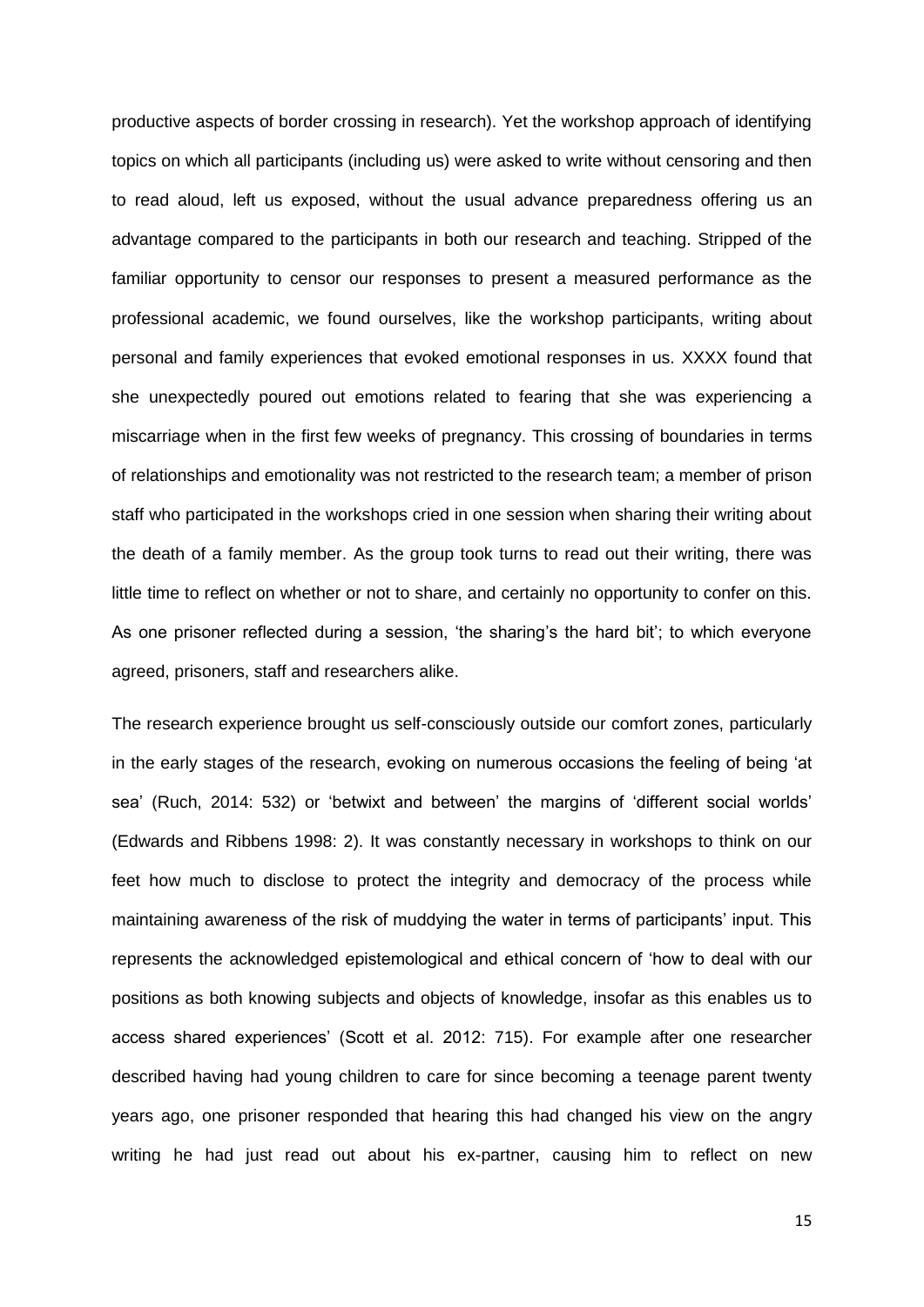understanding of her perspective. Such transgressions of distinct research roles represent dilemmas of occupational identity (Wellin and Fine 2007), threatening the boundaries of the carefully constructed, managed and performed academic identities in which we learn not to mention aspects of experience. However, this boundary crossing was crucial to facilitating the prisoners' performance of vulnerable masculinities discussed earlier. It also represented what Guillemin and Gillam (2004) have referred to as:

"ethically important moments", where the approach taken or the decision made has important ethical ramifications, but where the researcher does not necessarily feel himself or herself to be on the horns of a dilemma' (2004, 265).

There was a clear reciprocal impact between researchers and participants that transgresses ideals for research practice as conceptualised by many commentators and perspectives, but that equally felt the only way of carrying out this research. As such it resonated with recognition of research as a team performance (Goffman 1959) whereby researchers' actions are acknowledged to affect those of participants and the understanding of reality created between them. The approach further reflected feminist commitment to addressing power differentials characterising traditionally 'malestream' approaches, emphasising need to build rapport with research participants through empathy, compassion and mutual disclosure (Campbell et al., 2010). Research approach impacted not only on participants but also ourselves as researchers. To an extent it denied us the traditional privileged positioning of researcher as 'relatively strong and powerful, even paternalistic position in relation to the researched, as someone who has no dramaturgical qualms themselves and whose emotional self remains a 'black box' of undisputed integrity' (Atkinson and Coffey, 2003: 426). In contrast our approach placed us more in line with theorised constructions of respondents as being fragile and vulnerable. Denying ourselves such comfortable complacency, we were forced to continually reflect on and question our behaviour, including for example around concern of having disclosed too much (Scott et al., 2012). Such need for ongoing reflexivity can however be harnessed as a potential tool for ethical research practice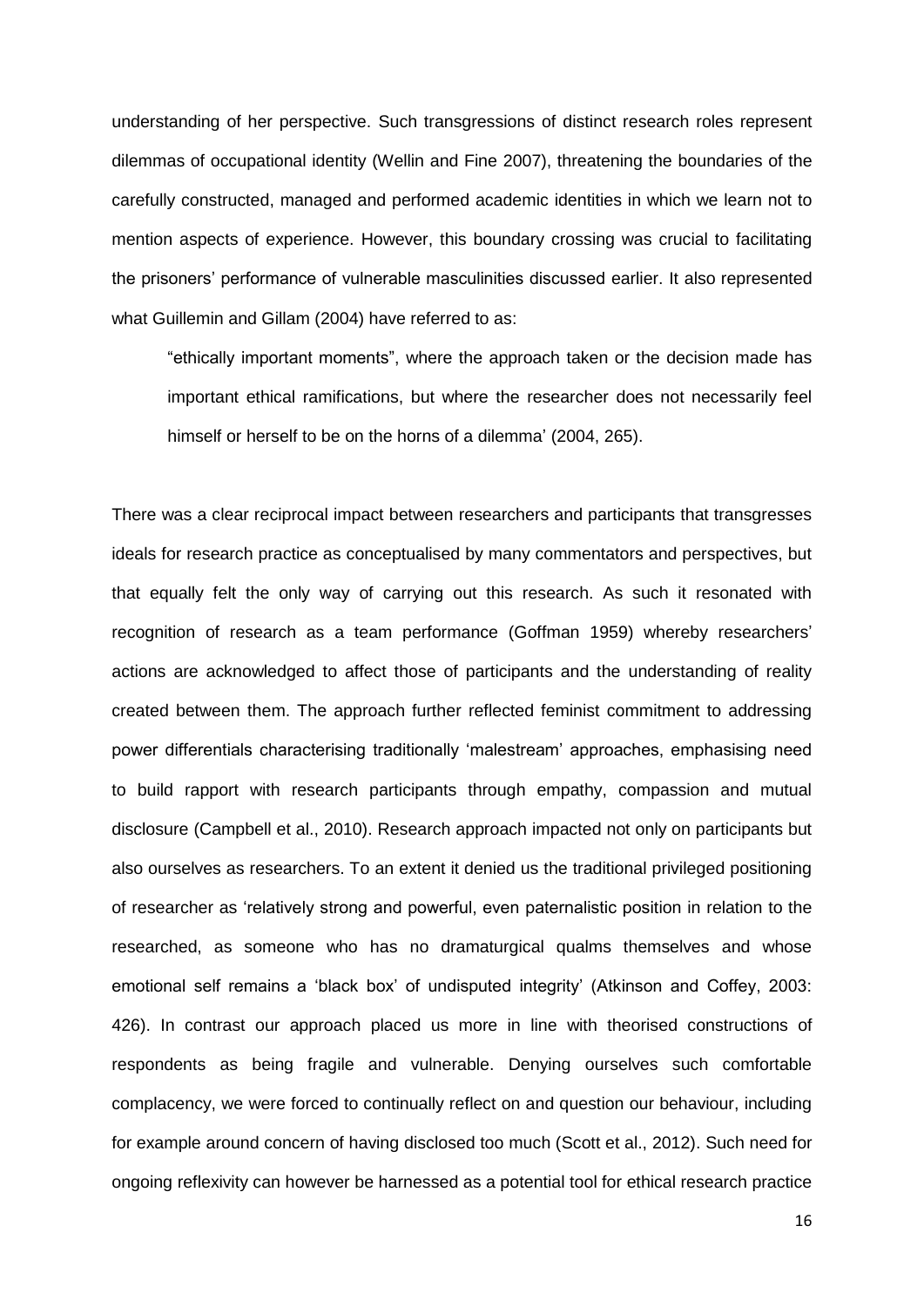as 'the researcher should constantly take stock of their actions and their role in the research process and subject these to the same critical scrutiny as the rest of their 'data'' (Guillemin and Gillam, 2004:6). This attention to acknowledging the microethics of ordinary, everyday research practice offers the opportunity and impetus to explore 'beneath the surface' of the research experience (Ruch, 2014: 525).

While negotiating the spontaneous improvisation of participating in the workshops engendered challenges and transgression of comfort zones as researchers, it felt simultaneously 'empowering to relieve ourselves of the burden of professional and competent self-presentation' (Scott et al. 2012: 731). Central to the research was the aim to provide prisoners with opportunities to envisage different lives. For XXXX, speaking honestly about the journey through lone parenthood on benefits to becoming an academic was a story not often told in professional life for fear of slipping from role and being cast as an outsider. It felt relevant however to relay to prisoners in sharing of workshop writing, in acknowledging the often complex journeys between good and not so good times that we all travel, and that frequently emerged in the reflections of participants.

Remaining reflexively engaged by acknowledging our own experiential knowledge as a methodological resource and interpretative device (Back 2007), and identifying points of similarity with participants, must however be balanced with awareness of contrast between our experiences, and acknowledging our privilege. This tension between managing familiarity and strangeness (Ruch, 2014), conceptualised by Hammersley and Atkinson as 'managing marginality' (1995: 109) raises thorny questions about distance travelled in the process of becoming an academic, and the integrity of claiming points of overlap in experience with participants. As part of our critical reflection on researcher participation, we consider what the benefits and possible harms of this can be and associated ethical issues.

# *Boundary crossing and participant effects – ethical questions*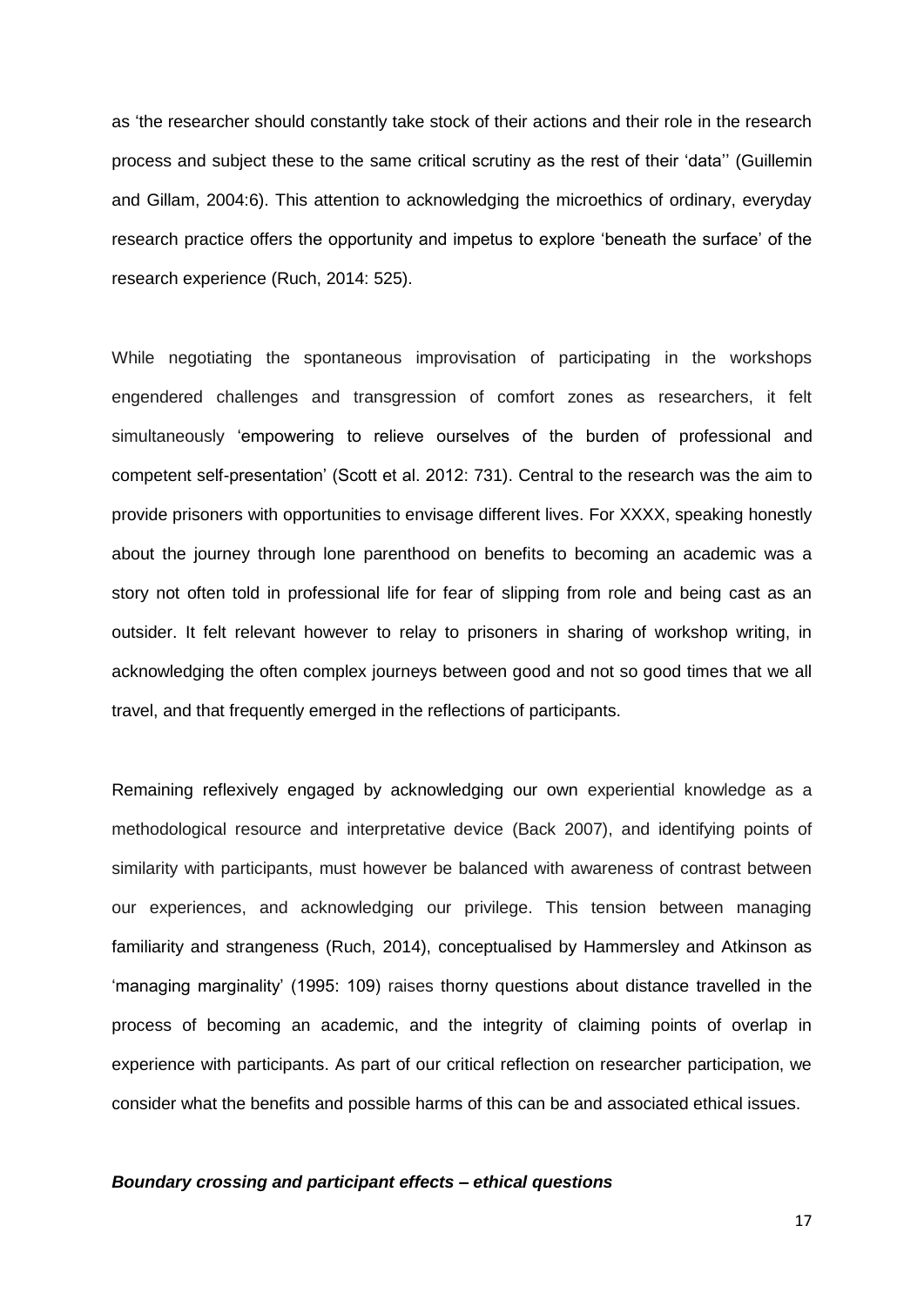The rich contribution participants made to the research echoed the way in which:

participants' involvement in the observational and interview processes provided the space for the practitioners to both think about their practice and also experience having their practice thought about by someone else. (Ruch, 2014: 531).

Participating fully in workshop activities alongside participants felt cathartic. As O'Neill (2012: 181) notes in relation to participatory arts research, 'telling our biographies - is a sensory, sensuous and performative experience'. To have taken part in this journey alongside participants felt like a privilege, but this immediately raised questions about equity of the transaction. What right did we as researchers have to benefit from our interactions with these men not only professionally, but also personally? Did they gain enough in return for their participation? Guillemin and Gillam have explored the ethics of much qualitative data collection as 'the creation of an unnatural social situation, introduced by a researcher, for the purpose of polite interrogation' (2004: 98), and one not usually sought out actively by participants. As feminist researchers, we have previously explored how the 'self-interested aspects of our work should not be denied', particularly as a positive impact on participants cannot be guaranteed (XXXX, 2012: 690). Indeed, Davison (2004) highlights that feminist work has potential to be especially invasive due to prizing empathy and rapport. Responsibilities around awareness of this are particularly acute for vulnerable groups such as prisoners, for whom participation in the study was one of very limited opportunities for meaningful activity and could bring considerable experienced benefits, some of which, or the extent of these, may be unanticipated.

It is important to remain aware of the potential for unintended as well as intended benefits to participants from participating in research (Guillemin and Gillam, 2004), as feedback, including through the evaluative focus group discussion, suggested to be relevant in this research. Ruch (2014) discusses how research ethics invariably emphasise non-maleficence over beneficence, the majority of discussion being framed in terms of prevention of harm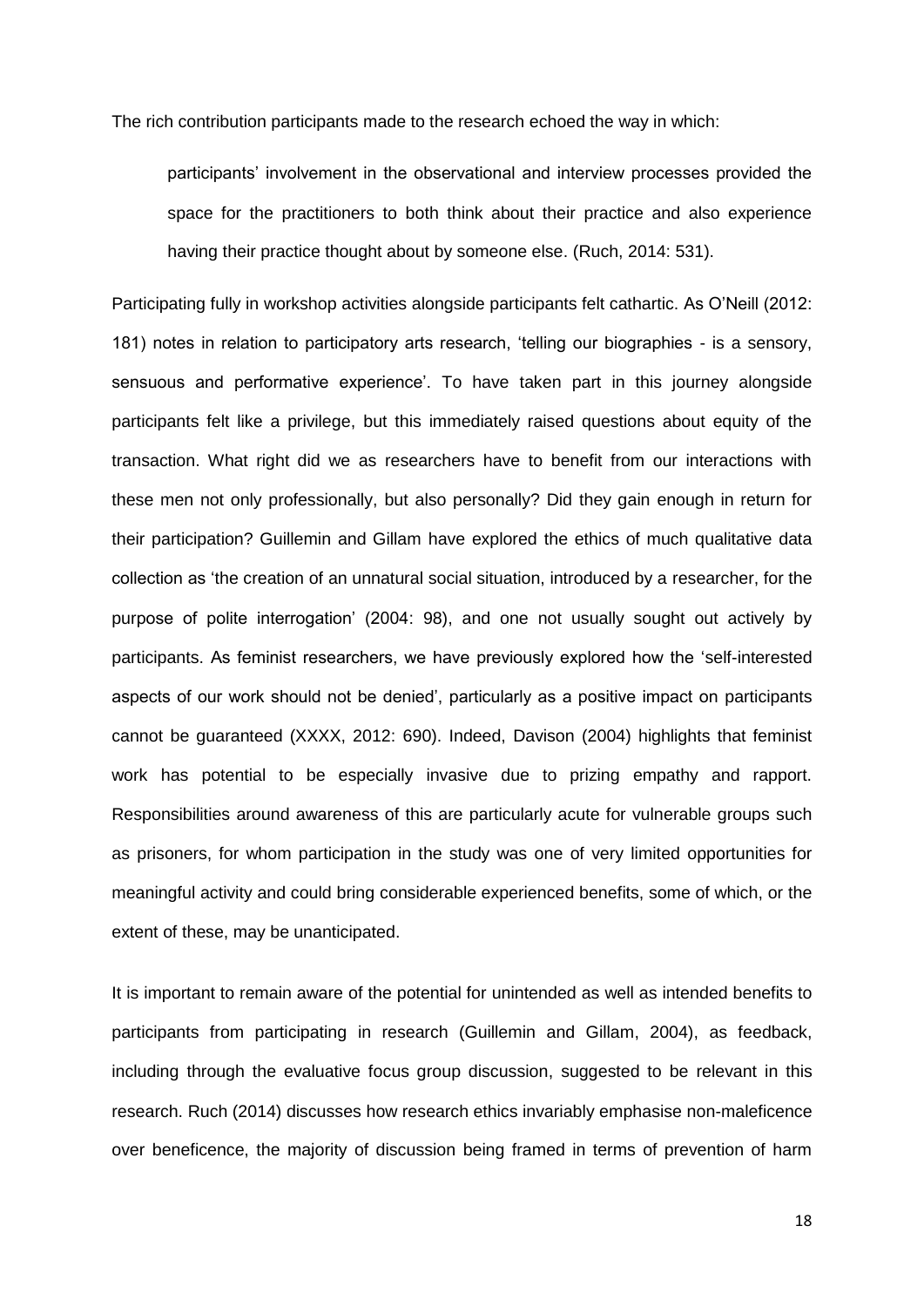rather than promotion of good. Increasing recognition has developed however around the possible benefits of participating in research (Hollway and Jefferson, 2012). Ruch (2014) discusses the centrality to carrying out social science research of a commitment to elicit positive benefits for participants including through empowerment, transformation and social change. The espoused benefits of research are most often conceptualised in terms of the wider group to which an individual participant belongs. We might consider a more directly equitable approach, particularly for disadvantaged or marginalised groups from whom we are benefitting as researchers, to also consider research benefits in terms of a more direct and tangible exchange for those individuals who participate. Where this is conceptualised it tends to be as monetary payment for time (although participatory arts methodology conceives of benefits more widely in terms of the creation of transformative knowledge, see O'Neill, 2012). While such direct financial remuneration is not possible in recompensing prisoners, the intrinsic rewards of participating emerged here as of significant value.

Research fieldnotes after one workshop relayed feelings of guilt that participants described the experience as therapeutic - an experience that we had devised to generate data. Goffman identified prisoners' telling of self-stories as a tool for navigating a way through prison life, and further the positive effect of the presence of narrative partners with whom stories are shared (Crewe and Maruna, 2006). In contrast to other studies (Crewe et al. 2014), feedback in this research did not identify participants' experiences of hearing others unloading emotionally as burdensome. Instead participants identified as positive the experience of listening to others share their feelings. This resonates with increasing recognition of the social including friendship dimension to supporting future desistance, and the potential role of such approaches as self-help and peer mentoring (Weaver, 2013). Workshops were seen not just as a quasi-therapeutic substitute for unavailable one-to-one support, but as a means of exploring feelings in a way experienced as particularly positive:

Jamie: 'It's the writing itself is what's made this group what it has, because if I was to go to a therapy group, something I've never been to, but if I was to go to a therapy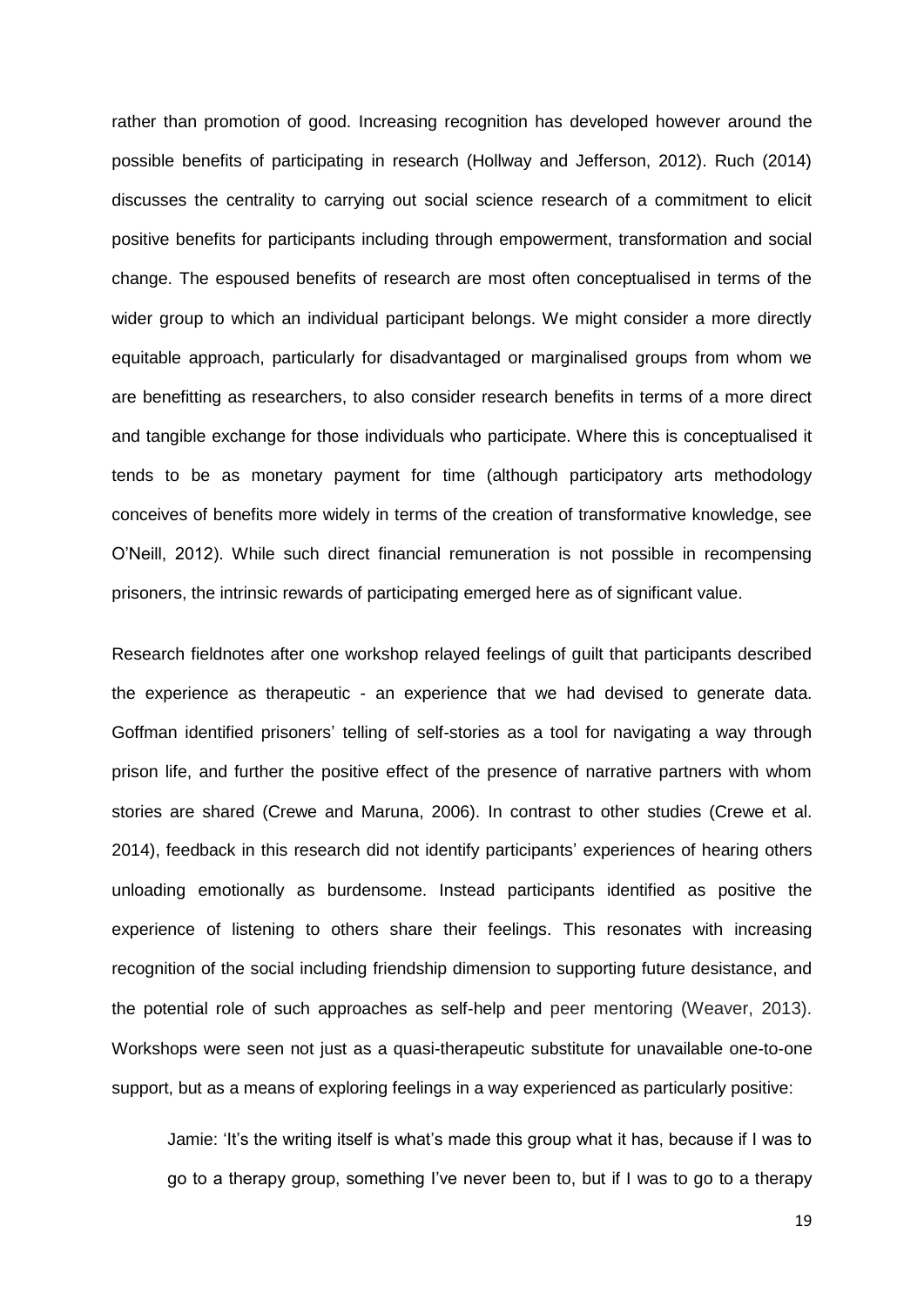group, and everybody would sit around the table, and try and open up about things, it would be a different scenario. The things wouldn't come out that come out pen to paper.'

Stan: 'Like, I've tried counsellors and all sorts of different, like family counselling or going through my parents and that, but writing, it's like you're bringing it out of yourself, you know? So all the stuff you've got deep down, muddles up and the stuff you've stuck in and you can't get out, freewriting, it brings all your emotions out, so afterwards, like you say, you can benefit from it.'

These responses to the research process raise thorny issues for us as researchers; it is not easy to untangle experienced positive effects of participating from problematising the responsibility of asking such a vulnerable group to engage with deeply felt emotions in this way, ultimately for the ends of generating data, and without professional training in responding to the results of this (Bourne and Robson, 2013). It is argued that 'successful' qualitative research can be seen as that in which deeply personal experiences are shared (Birch and Miller, 2000), and Duncombe and Jessop (2012) identify the abilities to 'do rapport' and 'faking-friendship' as perceived 'skills' in conducting qualitative research, which shares principles and approaches with therapeutic interventions (Davison, 2004). This raises ethical issues of encouraging deep rapport around potentially distressing experiences, that may encroach on the quasi-therapeutic without due regard for consequences of this (Duncombe and Jessop, 2012). While qualitative research and researchers may share key qualities with the therapeutic context (listening, empathy, respect, seeking clarification), the essential difference is that any experienced therapeutic effect will always remain a byproduct rather than the central intended outcome of research. This does not mean that researchers should ethically avoid interacting with participants at these margins where purpose and outcome are blurred, but rather a responsibility to remain critically attuned and reflexive to this. We must acknowledge that research stressing 'emancipatory collaboration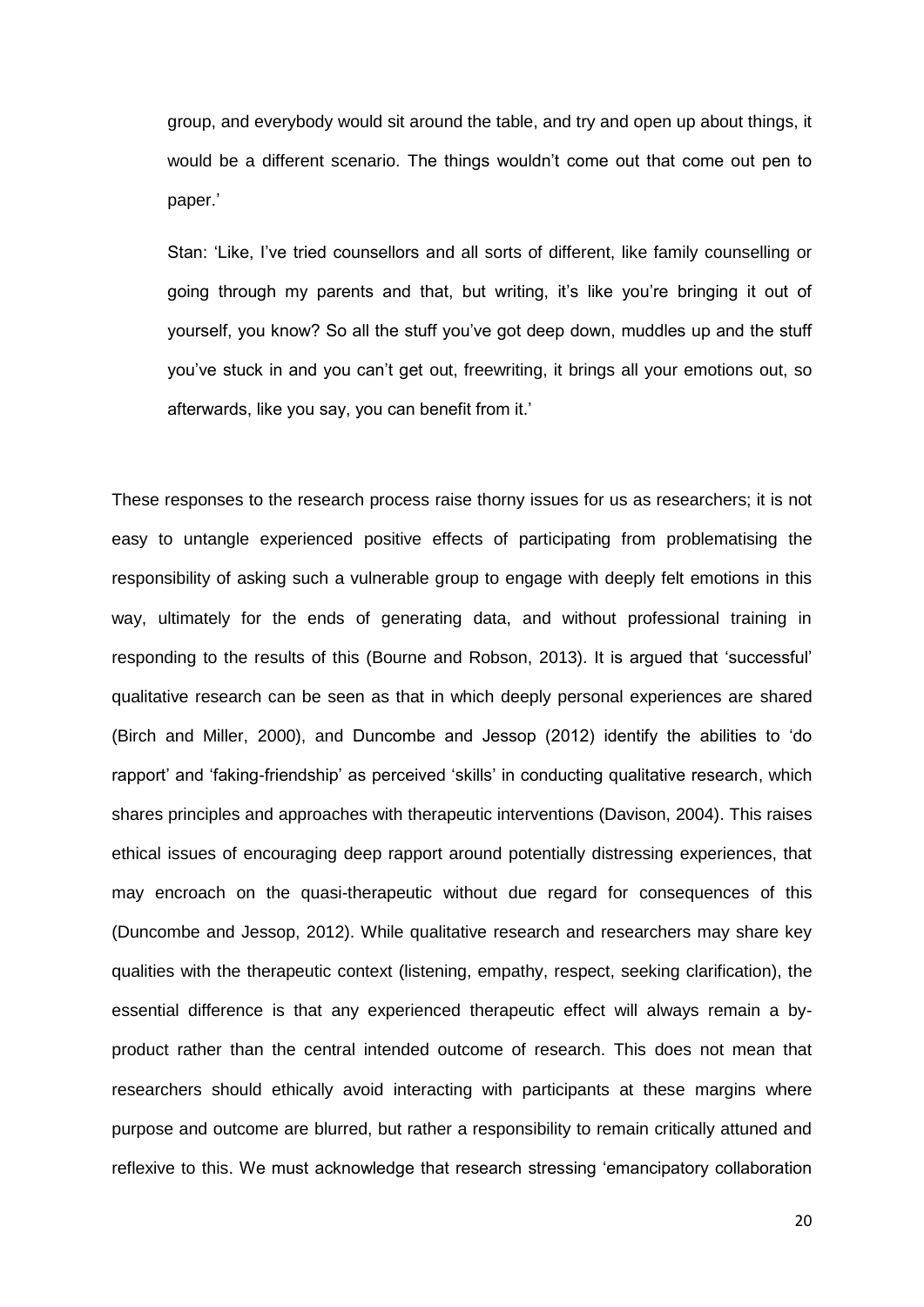and empowerment [is] not without problems' (Davison, 2004: 380). Participants' experiences of the research process and its impact on their lives has been argued to receive too little consideration in evaluation of research (Bourne and Robson, 2013).

#### **Conclusions: Deep and lasting impact**

This article has explored the role of the researcher when they are also a participant. We have done so through reflecting on research into creative writing workshops in prison, highlighting the subjectively experienced benefits of this to the imprisoned men and to us as researchers, as well as the knowledge and insight that such participation made possible. Prisoners' experiences participating in the workshops were temporally located in the past, present and future, as they drew on memories to feed their creative writing; used participation as a coping mechanism against the often hostile experience of prison life; and looked to their futures in terms of leaving prison and rebuilding previous lives and relationships. As we have identified, participants indicated the workshops to impact on understandings of pre-existing experiences and consequently informed new approaches to situations that they wished to take forward on leaving prison.

We perceived an essential aspect of our responsibility as researchers to remain attuned to possible risks to vulnerable participants of participating in the research. Such attention to critical reflection on the ethical dimension of empirical research is seen as central to informing development of a 'conceptual framework for considering how future research can be designed to enhance the research experience for *everyone* [emphasis added] involved' (Ruch, 2014: 523). What we had not anticipated was the extent to which we as researchers would experience being intrinsically involved as central protagonists in the dramaturgical performances and dilemmas emergent in the workshops, or the deep emotional impact this shared experience would have both on participating prisoners and us as researchers. This leads us to stress the importance of researchers not only acknowledging their emotions but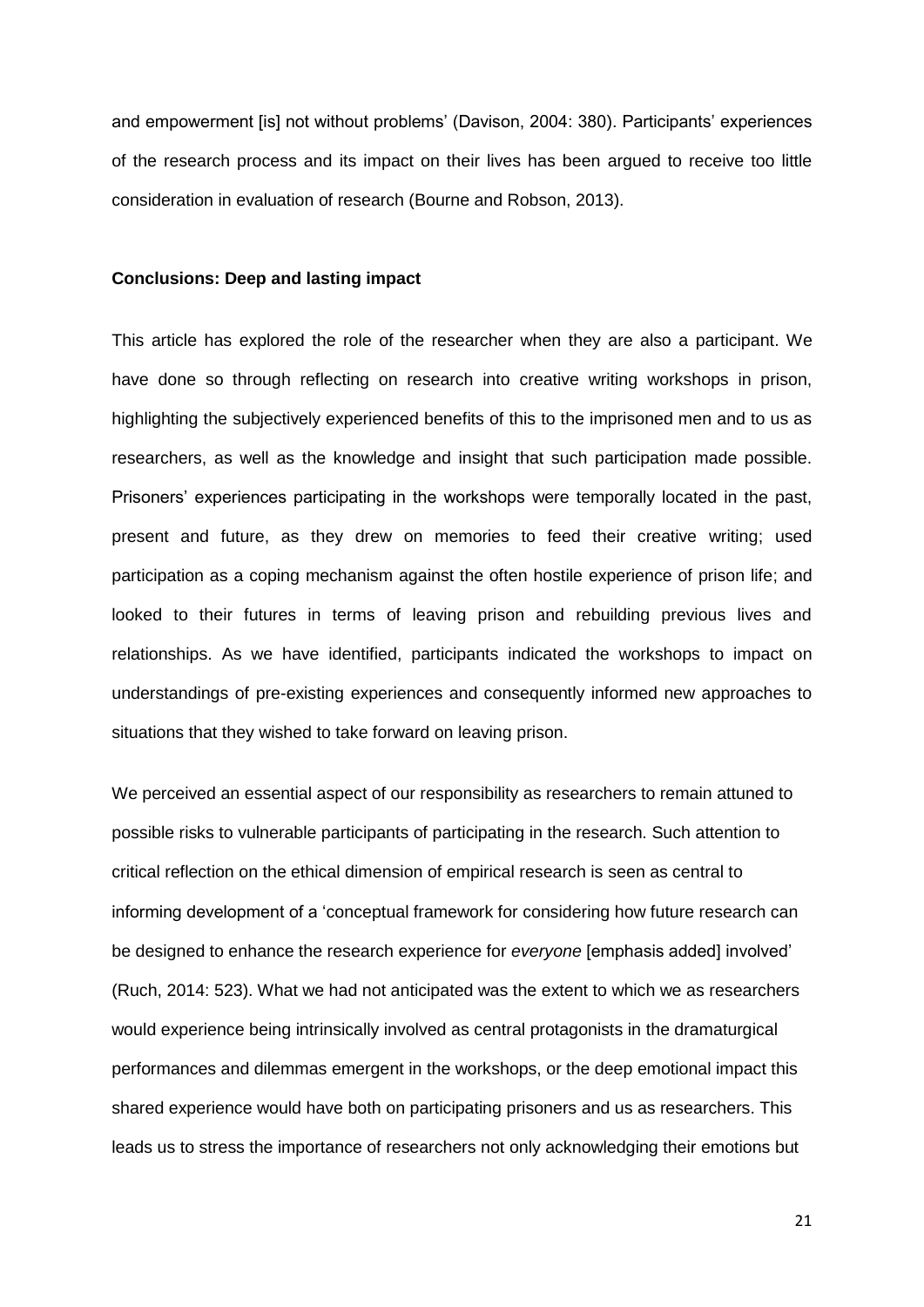also working with their feelings in a potentially transformative way. Critical reflection on relational experiences such as the creative writing workshops produces knowledge and insight (O'Neill, 2012).

Among possible participation benefits conjectured when we initially developed the research were supporting literacy, self-efficacy and confidence. In recognition of the deficit of much research in apportioning sufficient attention to exploring participants' experiences of research and the impact of this on their lives (Bourne and Robson, 2013), we were keen to focus on gaining insight into such subjective reflections. Participants' accounts in workshops and the focus group identified existence of such individualised and instrumental benefits, as articulated by Conrad:

I don't know if I'm jumping the gun here... but like, just let me jump the gun. Basically, if you had to ask what people got out of this, you know, I would have to say, this was about confidence. That I will take out with me.

A further unanticipated outcome of the research was the extent to which such foreseen gains would be overshadowed by much deeper, more profound collective, emotional impact in terms of development of a shared safe space for expression of emotions and vulnerability, within and yet in contrast to the strictures of the prison regime.

Further ethical questions remain. If the symbolic construction of prison is as a space in which 'the excessive display of emotion is to be avoided at all costs' (Sykes 1958: 101), carrying 'the risk that displays of fear or hurt would be interpreted as signs of weakness, which could leave prisoners open to ridicule and exploitation' (Crewe et al. 2014: 7), then did participating in the workshops leave inmates vulnerable to the onslaught of their own memories and emotional responses within their confined environments? And to what extent was this mediated by acquisition of new tools for managing and expressing emotions? Such questions remind us that fieldwork provides only a sliver of insight into participants' complex lives. We conclude that stirring memories and emotions would have an inevitable effect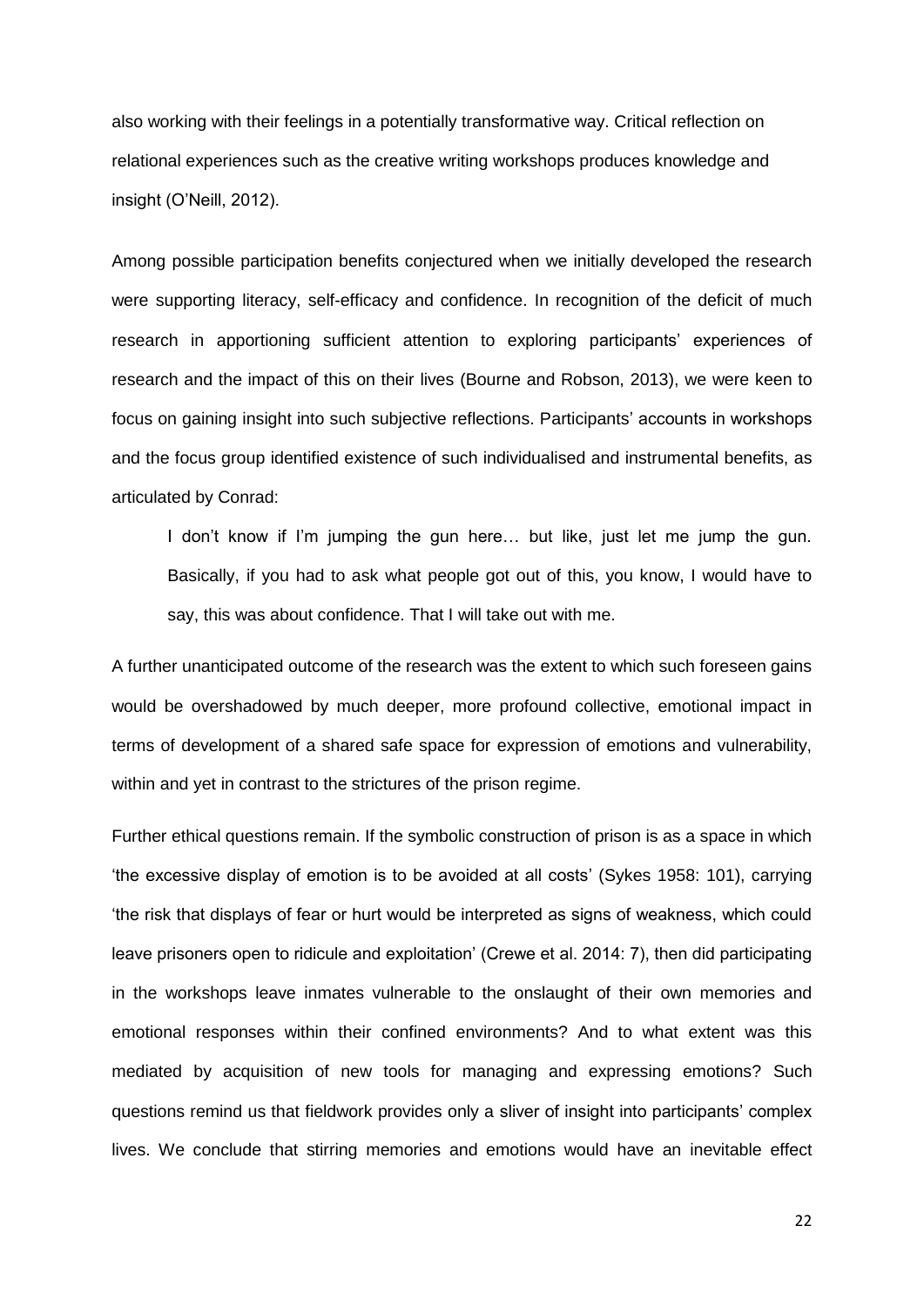beyond the workshops but that developing ways to articulate and manage these feelings was a key benefit of participation. The workshops helped to create a critical reflective space in the prison for participants, the value of which should not be underestimated. This emphasises the importance of understanding prison as an institution with a complex geography that has different emotion zones that can be mobilised to positive ends. The benefits of utilising such potential is particularly pertinent in the context of reduced opportunities for meaningful activity in prison. Developing writing confidence offers prisoners tools to work individually and collaboratively as a means to mitigate against some of the frustrations of incarceration by expressing inner troubles and developing self-understanding. What we had not anticipated was the extent to which the workshops also offered ourselves as researchers a critical reflective space in which our largely unchoreographed interactions with the generous sharing of the prisoner participants with whom we connected also led us to tap into both old memories and new understandings of ourselves, in line with the experiences of our participants.

#### **Bibliography**

Atkinson, P.A. and Coffey, A. (2003) 'Revisiting the relationship between participant observation and interviewing.' In: Holstein JA and Gubrium JF (eds) *Inside Interviewing: New Lenses, New Concerns*. London: Sage, 415–428. Back, L. (2007) *The Art of Listening.* Oxford: Berg.

Bilby, C, Caulfield, L and Ridley, L (2013) *Reimagining Futures: Exploring Arts Interventions and the Process of Desistance*, London: Arts Alliance.

Birch, M. and Miller, T. (2000) 'Encouraging participation: ethics and responsibilities.'

*International Journal of Social Research Methodology* 3 (3), 189-202.

Bourdieu, P. (2001) *Masculine Domination,* Stanford CA: Stanford University Press.

Bourne, A. H. and Robson, M. A. (2013) 'Participants' reflections on being interviewed about sexual behaviour: implications for collection of qualitative data on sensitive subjects.' *International Journal of Social Research Methodology*, 18(1): pp.105-116.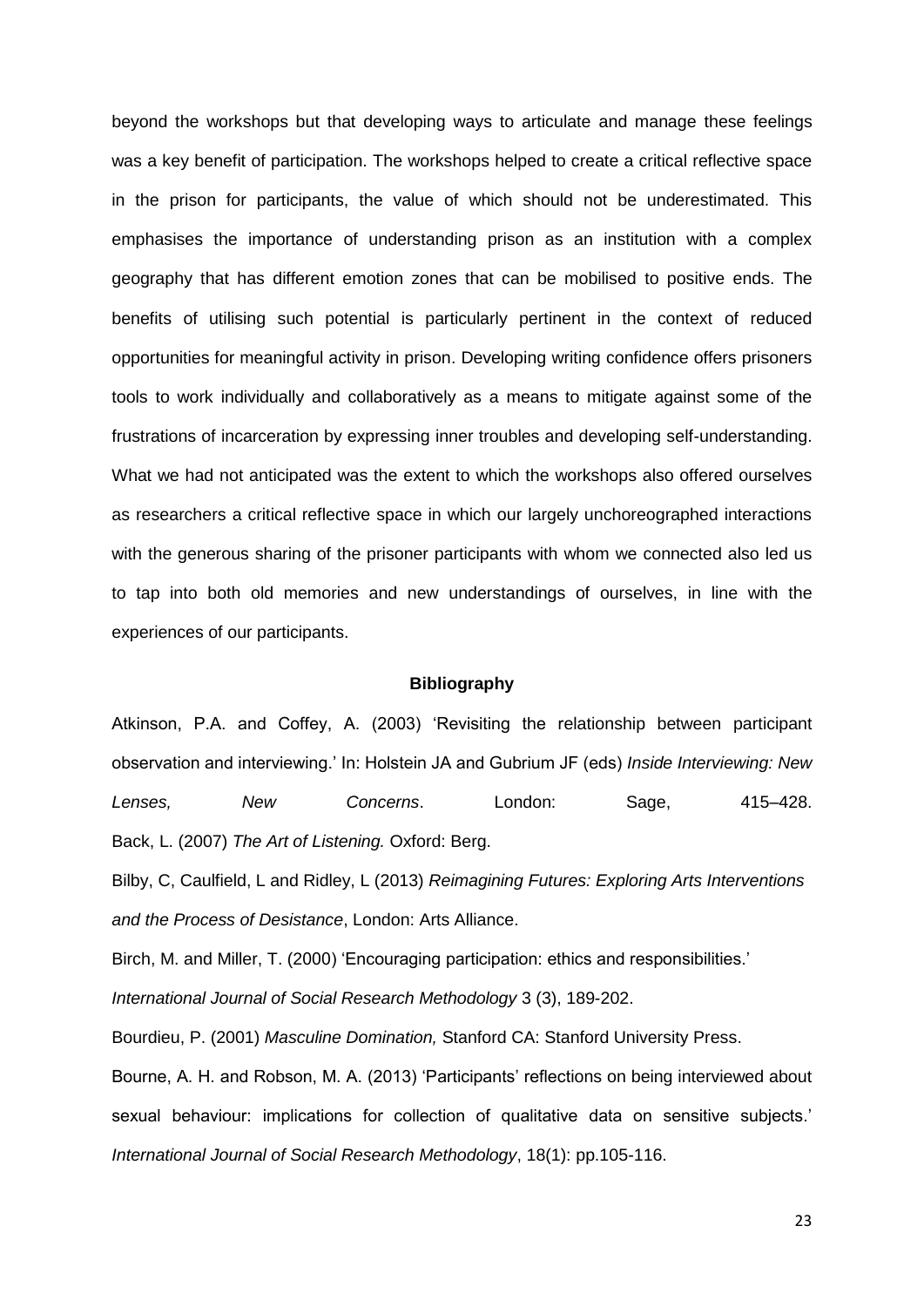Brickell, C. (2005) 'Masculinities, Performativity, and Subversion: A sociological reappraisal', *Men and Masculinities*, 8(1): pp. 24-43.

Butler, J. (1999 [1990]) *Gender Trouble: Feminism and the Subversion of Identity*. London: Routledge.

Butler, J. (1993) *Bodies that matter: On the discursive limits of "sex."* London: Routledge.

Campbell, R., Adams, A.E., Wasco, S.M., Ahrens, C.E. and Sefl, T. (2010) "What has it Been Like for You to Talk to Me Today?": The Impact of Participating in Interview Research on Rape Survivors, *Violence Against Women*, 16(1), pp. 60-83.

Chen, N. (1992). Speaking Nearby: A Conversation with Trinh T. Minh–ha. *Visual Anthropology Review* 8(1), pp. 82-91.

Childers, S.M., Jeong-eun, R. and Daza, S.L. (2013) 'Promiscuous (Use of) Feminist Methodologies: the Dirty Theory and Messy Practice of Educational Research Beyond Gender', *International Journal of Qualitative Studies in Education*, 26(5), pp. 507-523.

Crewe, B. (2014) 'Not Looking Hard Enough: Masculinity, emotion, and prison research', *Qualitative Inquiry*, 20(4): pp. 392-403.

Crewe, B. and Maruna, S. (2006) 'Self-narratives and ethnographic fieldwork', in D. Hobbs and R. Wright *The Sage Handbook of Fieldwork*, pp. 109-123.

Crewe, B., Warr, J., B, P., and Smith, A. (2014) ['The emotional geography of prison life.](http://sussex-primo.hosted.exlibrisgroup.com/primo_library/libweb/action/display.do?frbrVersion=8&tabs=viewOnlineTab&ct=display&fn=search&doc=TN_sagej10.1177_1362480613497778&indx=2&recIds=TN_sagej10.1177_1362480613497778&recIdxs=1&elementId=1&renderMode=poppedOut&displayMode=full&frbrVersion=8&frbg=&&dscnt=0&scp.scps=scope%3A%2844SUS_ALMA%29%2Cscope%3A%2844SUS_EPR_DS%29%2Cprimo_central_multiple_fe&mode=Basic&vid=44SUS_VU1&srt=rank&tab=default&vl(freeText0)=ben%20crewe%20prison%20emotion%202014&dum=true&dstmp=1456495682603)' *Theoretical Criminology,* 18(1), pp.56-74.

Davison, J. (2004) 'Dilemmas in Research: Issues of Vulnerability and Disempowerment for the Social Worker/Researcher', *Journal of Social Work Practice*, 18(3), pp. 379-393.

Denzin, N.K. (1970) *The Research Act in Sociology*. Chicago: Aldine.

Duncombe, J. and Jessop, J. (2012) 'Doing rapport' and the ethics of faking friendship. In:

Miller, T. *Ethics in qualitative research.* Los Angeles and London: Sage, 2nd edn.; 108-121.

Clarke, G. and Dugdale, C. (2008) *Literacy changes lives.* National Literacy Trust. [online] [http://www.literacytrust.org.uk/assets/0000/0422/Literacy\\_changes\\_lives\\_\\_prisons.pd](http://www.literacytrust.org.uk/assets/0000/0422/Literacy_changes_lives__prisons.pdf) [f](http://www.literacytrust.org.uk/assets/0000/0422/Literacy_changes_lives__prisons.pdf) [accessed 26 February 2016]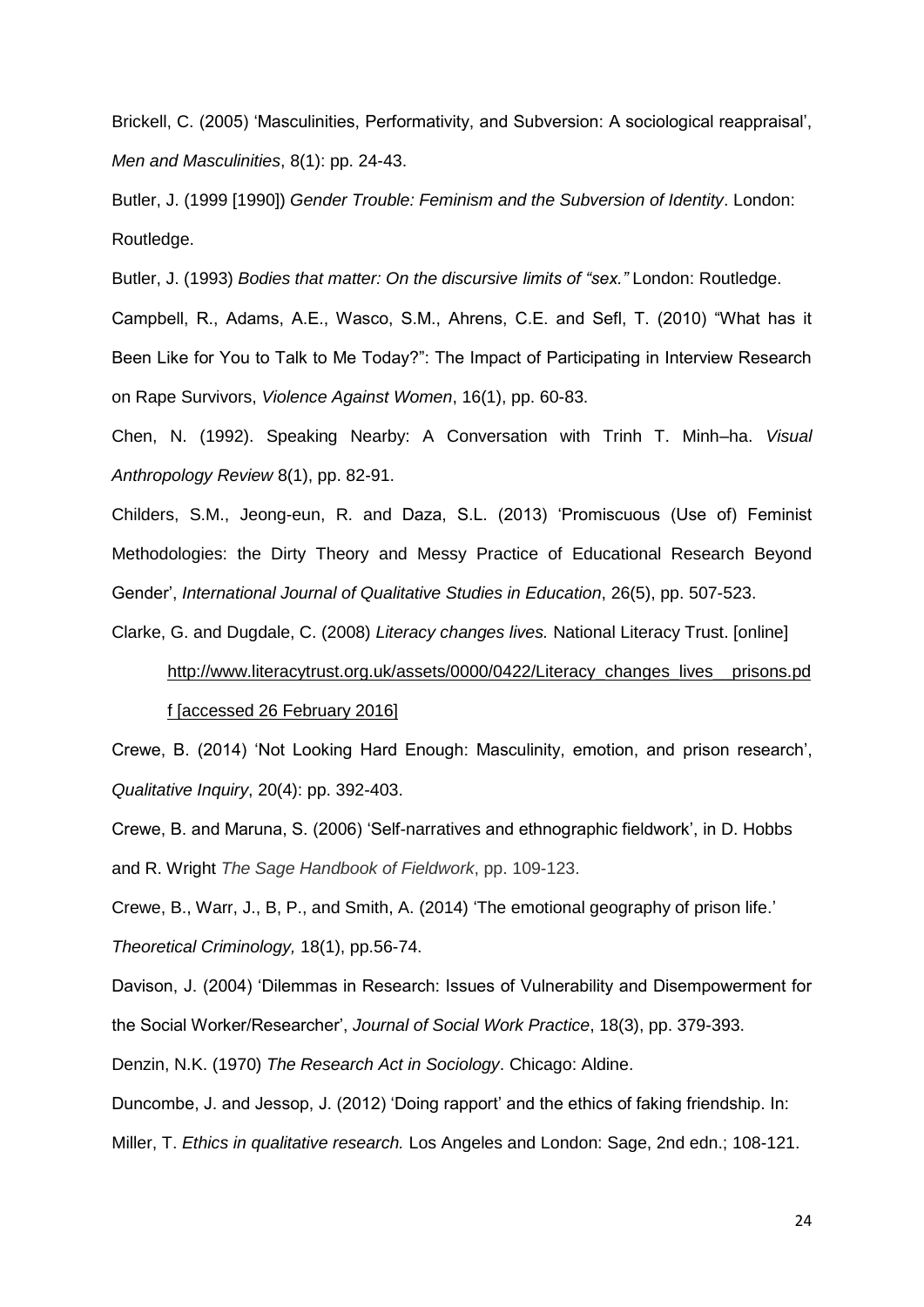Dyer, W.J. (2005) 'Prison, Fathers and Identity: A theory of how incarceration affects men's paternal identity', *Fathering*, 3(3): pp. 201-19.

Edwards, R. and Ribbens, J. (1998) 'Living on the Edges: Public Knowledge, Private Lives, Personal Experience. 'In Edwards, R. and Ribbens, J. (eds.) *Feminist Dilemmas in Qualitative Research.* London, Thousand Oaks, New Delhi: Sage.

Fujii, L.R. (2012) 'Research Ethics 101: Dilemmas and Responsibilities', *PS: Political Science and Politics*, 45(4): pp. 717-723.

Goffman E. (1959) *The Presentation of Self in Everyday Life*. Harmondsworth: Penguin. Goffman E. (1961) *Encounters: Two Studies in the Sociology of Interaction*. Indianapolis, IN: Bobbs-Merill.

Guillemin, M. and Gillam, L. (2004) 'Ethics, Reflexivity, and ''Ethically Important Moments'' in Research.' *Qualitative Inquiry* 10(2), pp. 261-280.

Hammersely, M. and Atkinson, P. (1995) *Ethnography: Principles and Practice*. (2nd Edition), Routledge, London.

Herman, T and Mattingly, D.J. (1999) 'Community, Justice, and Ethics of Research:

Negotiating Reciprocal Research Relations', In: Proctor, J.D. and Smith, D.M. (eds)

*Geography and Ethics: Journeys in a Moral Terrain*, London: Routledge, pp. 209-22.

Hermanns H. (2004) 'Interviewing as an activity.' In: Flick U, Von Kardoff E and Steinke I

(eds) *The Museum in Transition: A Philosophical Perspective*. London: Sage, pp. 209–213.

Higginbottom, G. and Liamputtong, P. (2015) 'What is Participatory Research? Why Do It?', In: Higginbotham, G. and Liamputtong, P. (eds) *Participatory Qualitative Research*. London:

Sage, pp. 1-21.

Hinton, J (2010) *Nine Wartime Lives: Mass Observation and the Making of the Modern Self*, Oxford: Oxford University Press.

Hochschild A.R. (1983) *The Managed Heart: Commercialisation of Human Feeling*. Berkeley,

CA: University of California Press.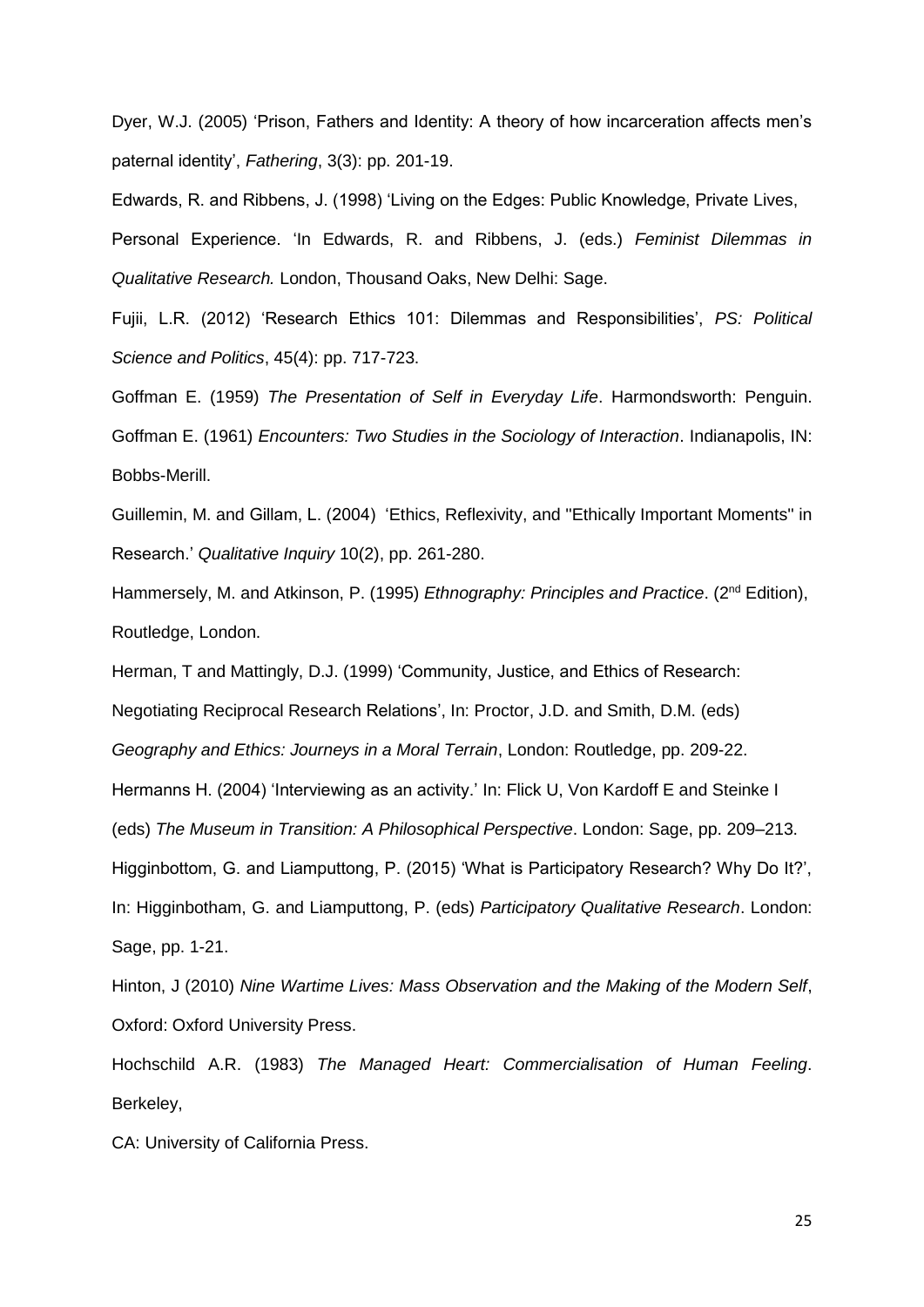Hollway, W., & Jefferson, T. (2012). *Doing qualitative research differently: Free association, narrative and the interview method* (2nd ed.). London, UK: SAGE.

Jackson, S. (1993) 'Even Sociologists Fall in Love: An exploration of the sociology of emotions, *Sociology*, 27(2): pp. 201-20.

Jenness, V. and Fenstermaker, S. (2014) 'Agnes Goes to Prison: Gender authenticity, transgender inmates in prisons for men, and pursuit of "the real deal"', *Gender and Society*, 28(1): pp. 5-31.

Jewkes, Y. (2012) 'Autoethnography and emotion as intellectual resources: Doing prison research differently', *Qualitative Inquiry*, 18(1): pp. 63-75. Kvale S (2007) *Doing Interviews.* London: Sage.

Leavy, P. (2009) *Method Meets Art: Arts-based Research Practice*, New York: Guildford Press.

Lin, A.C. (2002) *Reform in the Making: The Implementation of Social Policy in Prison*, Princeton NJ: Princeton University Press.

Macintyre, A. (1981, 2007) *After Virtue: A Study in Moral Theory* Indiana: University of Notre Dame Press

McNeill, F., Anderson, K., Colvin, S. Overy, K., Sparks, R. and Tett, L. (2011) 'Inspiring

Desistance? Arts Projects and "What Works"', *Justitiele Verkennigen*, 37(5): pp. 80-101.

Mills, A. and Kendall, K. (2016) 'Mental Health in Prisons', In: Jewkes, Y., Crewe, B. and

Bennett, J. (eds) *Handbook on Prisons*, 2nd edition. Abingdon: Routledge, pp. 187-204.

Mohanty, C. (2003) *Feminism without Borders: Decolonizing Theory, Practicing Solidarity.* 

North Carolina, USA: Duke University Press.

Moran, D. (2013) 'Carceral geography and the spatialities of prison visiting: Visitation, recidivism, and hyperincarceration', *Environment and Planning D*, 31: pp. 174-90.

O'Neill, M (2012) 'Making connections: Biography, art, affect and politics', In: Svasek, M (ed) *Moving Subjects, Moving Objects*, Oxford: Berghahn Books, pp. 178-200.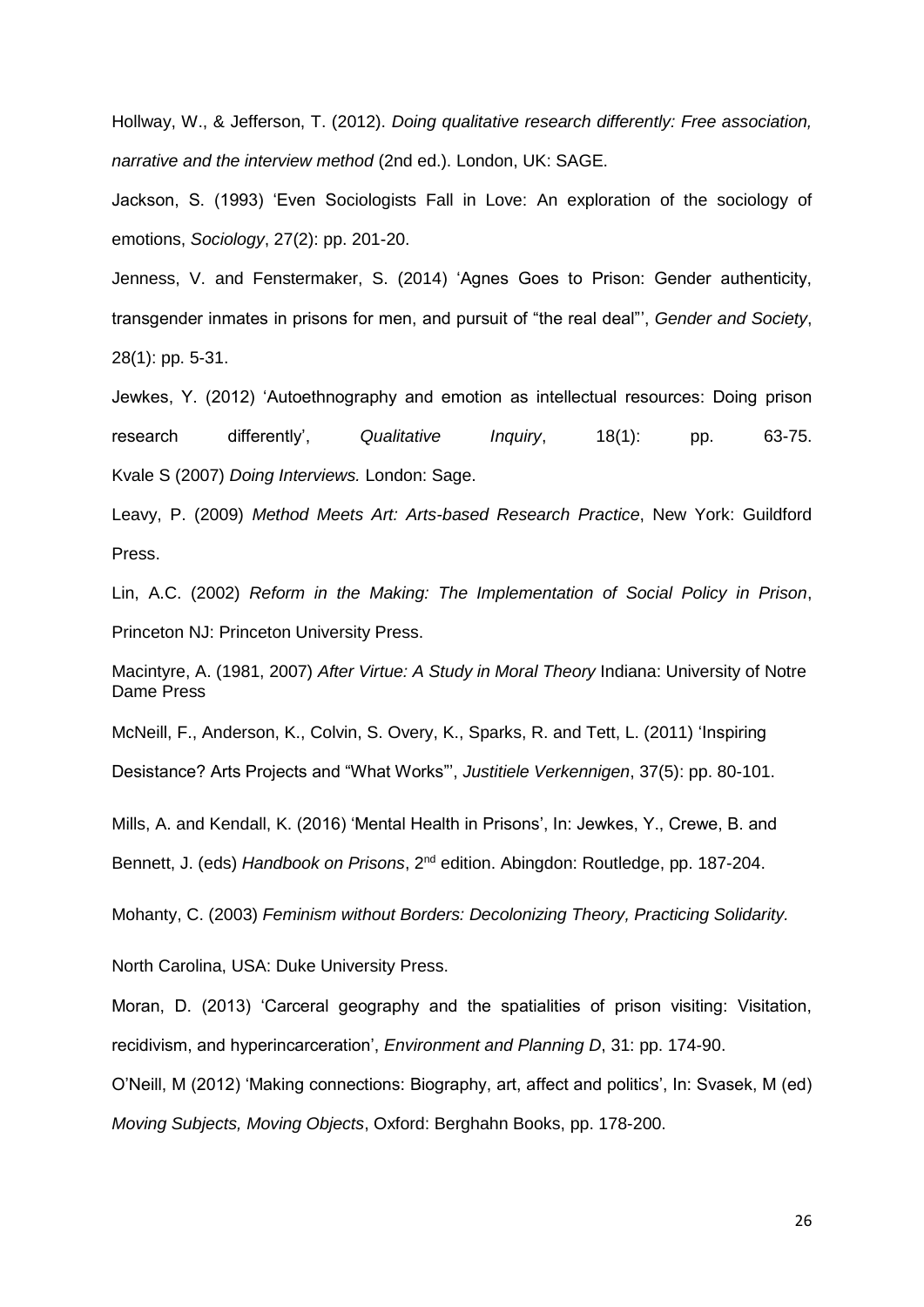Nugent, B. and Louckes, N. (2011) 'The Arts and Prisoners: Experiences of creative rehabilitation', *The Howard Journal*, 50(4): pp. 356-70.

Pain, R (2004) 'Social Geography: Participatory Research', *Progress in Human Geography*, 28(5): pp. 652-63.

Piacentini, L. (2004) *Surviving Russian Prisons: Punishment, Economy and Politics in Transition*, Cullompton: Willan.

Reay, D (2004) 'Gendering Bourdieu's Concept of Capitals? Emotional capital, women and social class', *The Sociological Review*, 52(2): pp. 57-74.

Ricciardelli, R., Maier, K. and Moffat, K.H. (2015) 'Strategic masculinities: Vulnerabilities, risk and the production of prison masculinities', *Theoretical Criminology*, 19(4): pp. 491-513.

Ruch, G. (2014) 'Beneficence in psycho-social research and the role of containment.' *Qualitative Social Work*, 13(4), pp. 522-538.

Scott, S. et al. (2012) REFERENCE REMOVED FOR ANONYMISATION

Silverman, D. (2001) *[Interpreting qualitative data: methods for analysing talk, text and](http://sussex-primo.hosted.exlibrisgroup.com/primo_library/libweb/action/display.do?tabs=requestTab&ct=display&fn=search&doc=44SUS_ALMA_DS2170423980002461&indx=4&recIds=44SUS_ALMA_DS2170423980002461&recIdxs=3&elementId=3&renderMode=poppedOut&displayMode=full&frbrVersion=&frbg=&&dscnt=0&scp.scps=scope%3A%2844SUS_PHYSICAL%29%2Cscope%3A%2844SUS_EBOOKS%29&mode=Basic&vid=44SUS_VU1&srt=rank&tab=default&vl(freeText0)=Silverman%202001&dum=true&dstmp=1456496012944)  [interaction.](http://sussex-primo.hosted.exlibrisgroup.com/primo_library/libweb/action/display.do?tabs=requestTab&ct=display&fn=search&doc=44SUS_ALMA_DS2170423980002461&indx=4&recIds=44SUS_ALMA_DS2170423980002461&recIdxs=3&elementId=3&renderMode=poppedOut&displayMode=full&frbrVersion=&frbg=&&dscnt=0&scp.scps=scope%3A%2844SUS_PHYSICAL%29%2Cscope%3A%2844SUS_EBOOKS%29&mode=Basic&vid=44SUS_VU1&srt=rank&tab=default&vl(freeText0)=Silverman%202001&dum=true&dstmp=1456496012944)* London: SAGE.

Soyer, M. (2013) 'Off the corner and into the kitchen: entering a male dominated research setting as a woman', *Qualitative Research*, 14(4): pp. 459-72.

Spargo, T and Priest, H. (2014) 'Free to Write: A case study in the impact of cultural history research and creative writing practice', *Prison Service Journal*, 214: pp. 17-21.

Stanley, L. and Wise, S. (1993) Breaking out again: Feminist ontology and epistemology. London: Routledge.

Stanton, C.R. (2014) 'Crossing Methodological Borders: Decolonizing Community-Based Participatory Research', *Qualitative Inquiry*, 20(5), pp. 573-583.

Weaver, B. (2013) 'Co-producing desistance: who works to support desistance' in *Understanding Penal Practice*. Abingdon: Routledge, pp.229-245.